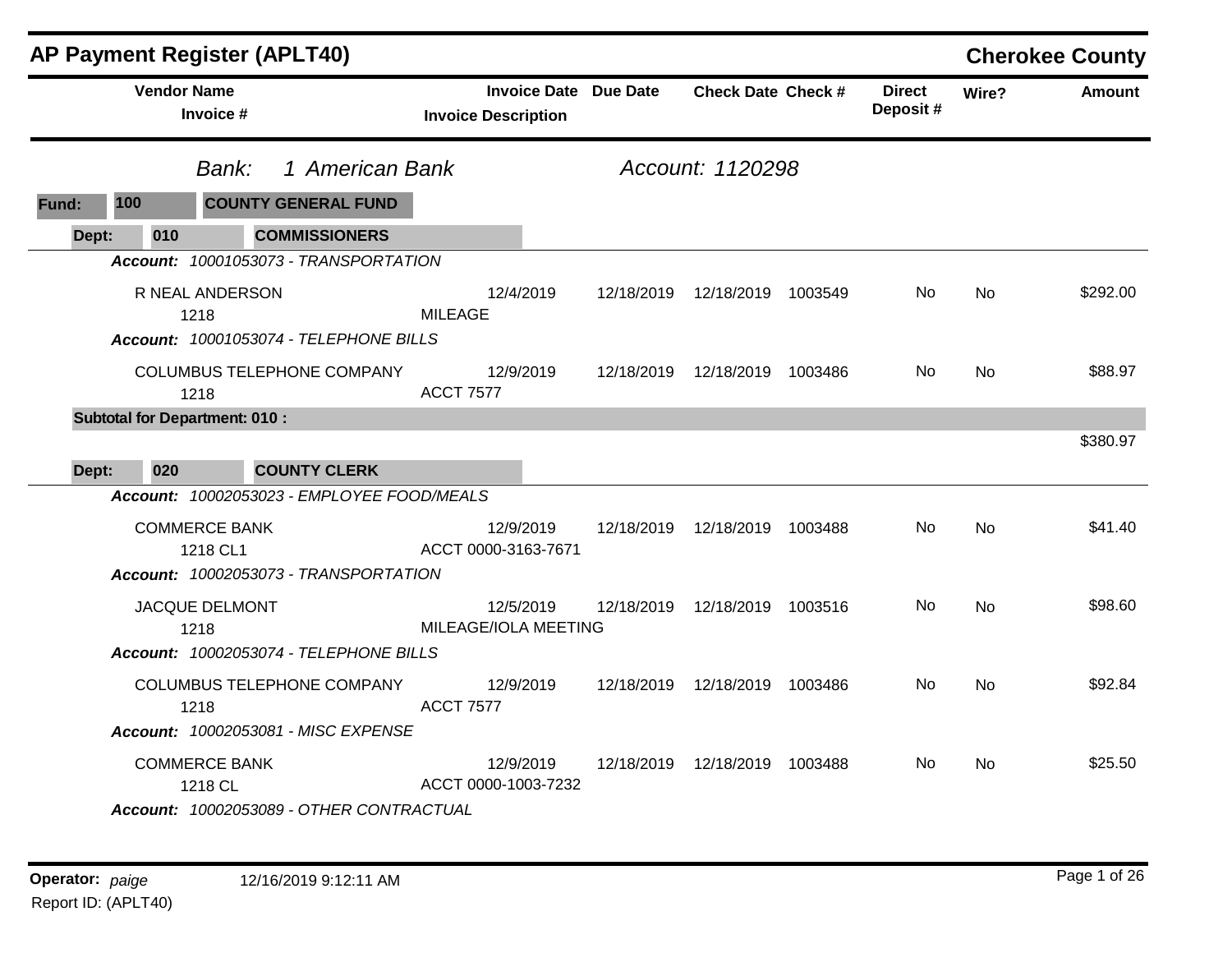|       | <b>AP Payment Register (APLT40)</b>   |                                                 |                  |                                                            |            |                           |         |                           |           | <b>Cherokee County</b> |
|-------|---------------------------------------|-------------------------------------------------|------------------|------------------------------------------------------------|------------|---------------------------|---------|---------------------------|-----------|------------------------|
|       | <b>Vendor Name</b><br>Invoice #       |                                                 |                  | <b>Invoice Date Due Date</b><br><b>Invoice Description</b> |            | <b>Check Date Check #</b> |         | <b>Direct</b><br>Deposit# | Wire?     | <b>Amount</b>          |
|       | <b>SUMNERONE</b><br>2369992           |                                                 | INV 2369992      | 12/4/2019                                                  | 12/18/2019 | 12/18/2019 1003554        |         | No                        | No        | \$157.99               |
|       | <b>Subtotal for Department: 020:</b>  |                                                 |                  |                                                            |            |                           |         |                           |           |                        |
| Dept: | 030                                   | <b>TREASURER</b>                                |                  |                                                            |            |                           |         |                           |           | \$416.33               |
|       |                                       | Account: 10003053074 - TELEPHONE BILLS          |                  |                                                            |            |                           |         |                           |           |                        |
|       | 1218                                  | COLUMBUS TELEPHONE COMPANY                      | <b>ACCT 7577</b> | 12/9/2019                                                  | 12/18/2019 | 12/18/2019                | 1003486 | No                        | <b>No</b> | \$216.23               |
|       | <b>Subtotal for Department: 030:</b>  |                                                 |                  |                                                            |            |                           |         |                           |           | \$216.23               |
| Dept: | 040                                   | <b>ATTORNEY</b>                                 |                  |                                                            |            |                           |         |                           |           |                        |
|       |                                       | Account: 10004053021 - PRINTING/OFFICE SUPPLIES |                  |                                                            |            |                           |         |                           |           |                        |
|       | <b>XEROX CORPORATION</b><br>098807443 |                                                 | INV 098807443    | 12/9/2019                                                  | 12/18/2019 | 12/18/2019 1003563        |         | No                        | No        | \$289.10               |
|       | <b>TDS SERVICE</b><br>108535          |                                                 | INV 108535       | 12/9/2019                                                  | 12/18/2019 | 12/18/2019                | 1003555 | No                        | <b>No</b> | \$13.09                |
|       |                                       | Account: 10004053030 - GASOLINE                 |                  |                                                            |            |                           |         |                           |           |                        |
|       | <b>COMMERCE BANK</b><br>1218 AT       |                                                 |                  | 12/9/2019<br>ACCT 0000-0198-5126                           | 12/18/2019 | 12/18/2019 1003488        |         | No.                       | <b>No</b> | \$72.60                |
|       | <b>COMMERCE BANK</b><br>1218 AT2      |                                                 |                  | 12/9/2019<br>ACCT 0001-1455-1617                           | 12/18/2019 | 12/18/2019                | 1003488 | No                        | <b>No</b> | \$22.32                |
|       | <b>COMMERCE BANK</b><br>1218 AT1      |                                                 |                  | 12/9/2019<br>ACCT 0000-3278-5388                           | 12/18/2019 | 12/18/2019                | 1003488 | No                        | <b>No</b> | \$72.02                |
|       |                                       | Account: 10004053074 - TELEPHONE BILLS          |                  |                                                            |            |                           |         |                           |           |                        |
|       | 1218                                  | COLUMBUS TELEPHONE COMPANY                      | <b>ACCT 7577</b> | 12/9/2019                                                  | 12/18/2019 | 12/18/2019 1003486        |         | No                        | No        | \$256.33               |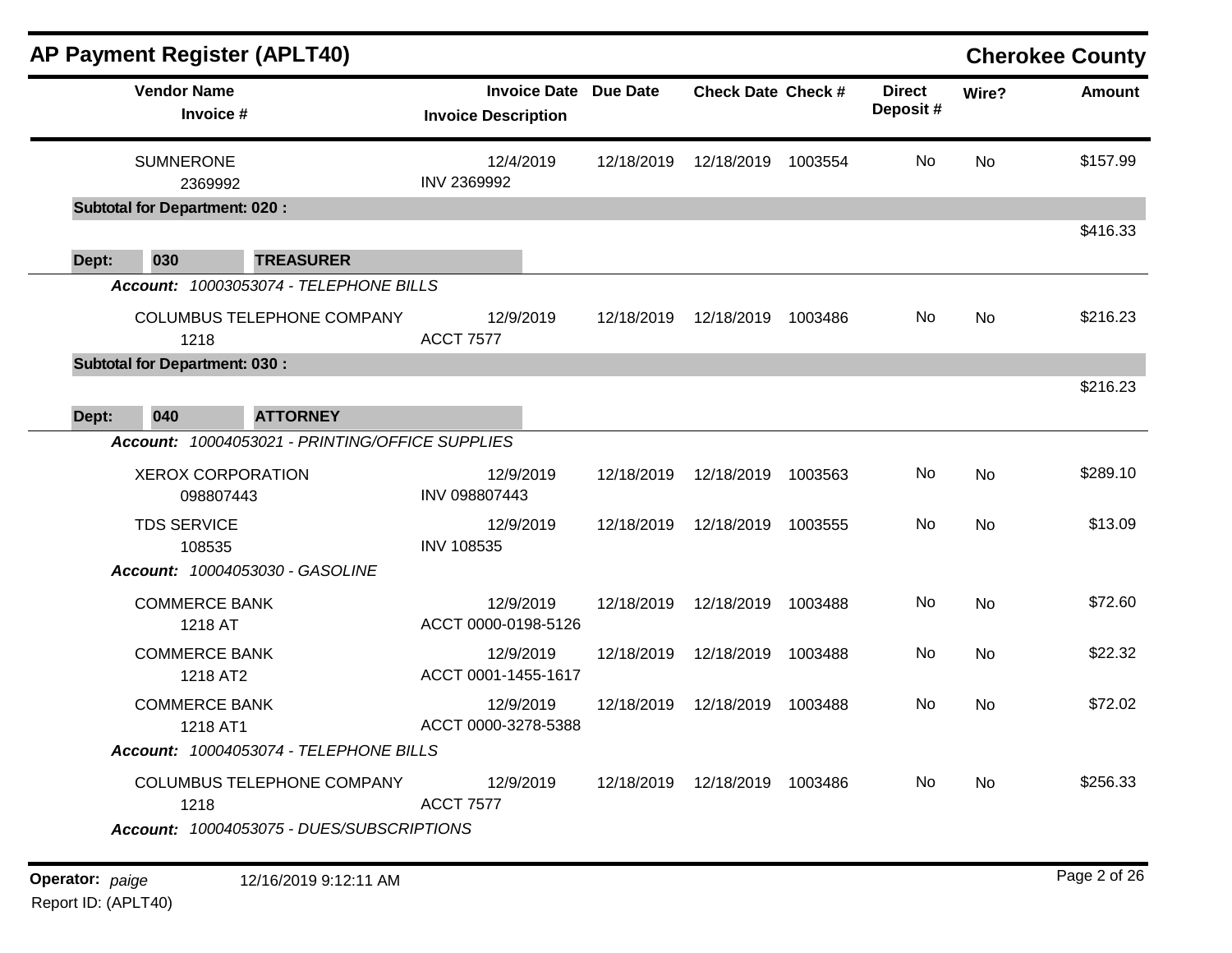| <b>AP Payment Register (APLT40)</b>                                                    |                                                            |            |                                 |                           |           | <b>Cherokee County</b> |
|----------------------------------------------------------------------------------------|------------------------------------------------------------|------------|---------------------------------|---------------------------|-----------|------------------------|
| <b>Vendor Name</b><br>Invoice #                                                        | <b>Invoice Date Due Date</b><br><b>Invoice Description</b> |            | <b>Check Date Check #</b>       | <b>Direct</b><br>Deposit# | Wire?     | <b>Amount</b>          |
| <b>COMMERCE BANK</b><br>1218 AT2                                                       | 12/9/2019<br>ACCT 0001-1455-1617                           | 12/18/2019 | 12/18/2019 1003488              | No.                       | <b>No</b> | \$25.05                |
| <b>KCDAA</b><br>1218                                                                   | 12/9/2019<br>2020 ANNUAL MEMBERSHIP DUES/CHEROKEE COUNTY   | 12/18/2019 | 12/18/2019 1003522              | No                        | <b>No</b> | \$350.00               |
| Account: 10004053089 - OTHER CONTRACTUAL                                               |                                                            |            |                                 |                           |           |                        |
| <b>VERIZON WIRELESS</b><br>9842288390                                                  | 12/9/2019<br>INV 9842288390                                | 12/18/2019 | 12/18/2019 1003561              | No.                       | <b>No</b> | \$80.08                |
| <b>Subtotal for Department: 040:</b>                                                   |                                                            |            |                                 |                           |           |                        |
|                                                                                        |                                                            |            |                                 |                           |           | \$1,180.59             |
| 050<br><b>REGISTER OF DEEDS</b><br>Dept:<br>Account: 10005053023 - EMPLOYEE FOOD/MEALS |                                                            |            |                                 |                           |           |                        |
|                                                                                        |                                                            |            |                                 |                           |           |                        |
| <b>COMMERCE BANK</b><br>1218 ROD                                                       | 12/9/2019<br>ACCT 0000-0111-8991                           | 12/18/2019 | 12/18/2019 1003488              | No.                       | <b>No</b> | \$16.07                |
| Account: 10005053074 - UTILITIES/TELEPHONE BILLS                                       |                                                            |            |                                 |                           |           |                        |
| <b>COLUMBUS TELEPHONE COMPANY</b><br>1218                                              | 12/9/2019<br><b>ACCT 7577</b>                              |            | 12/18/2019  12/18/2019  1003486 | No.                       | <b>No</b> | \$93.86                |
| Account: 10005053075 - DUES/SUBSCRIPTIONS                                              |                                                            |            |                                 |                           |           |                        |
| POSTMASTER GENERAL                                                                     | 12/4/2019                                                  | 12/18/2019 | 12/18/2019 1003545              | No.                       | <b>No</b> | \$150.00               |
| 1218 ROD<br>Account: 10005053077 - HOTEL RENTALS                                       | PO BOX 228 12 MONTH RENTAL                                 |            |                                 |                           |           |                        |
|                                                                                        |                                                            |            |                                 |                           |           |                        |
| <b>COMMERCE BANK</b><br>1218 ROD                                                       | 12/9/2019<br>ACCT 0000-0111-8991                           | 12/18/2019 | 12/18/2019 1003488              | No.                       | <b>No</b> | \$247.96               |
| <b>Subtotal for Department: 050:</b>                                                   |                                                            |            |                                 |                           |           |                        |
|                                                                                        |                                                            |            |                                 |                           |           | \$507.89               |
| 060<br><b>SHERIFF &amp; JAIL</b><br>Dept:                                              |                                                            |            |                                 |                           |           |                        |

*Account: 10006053025 - PARTS/VEHICLE REPAIRS*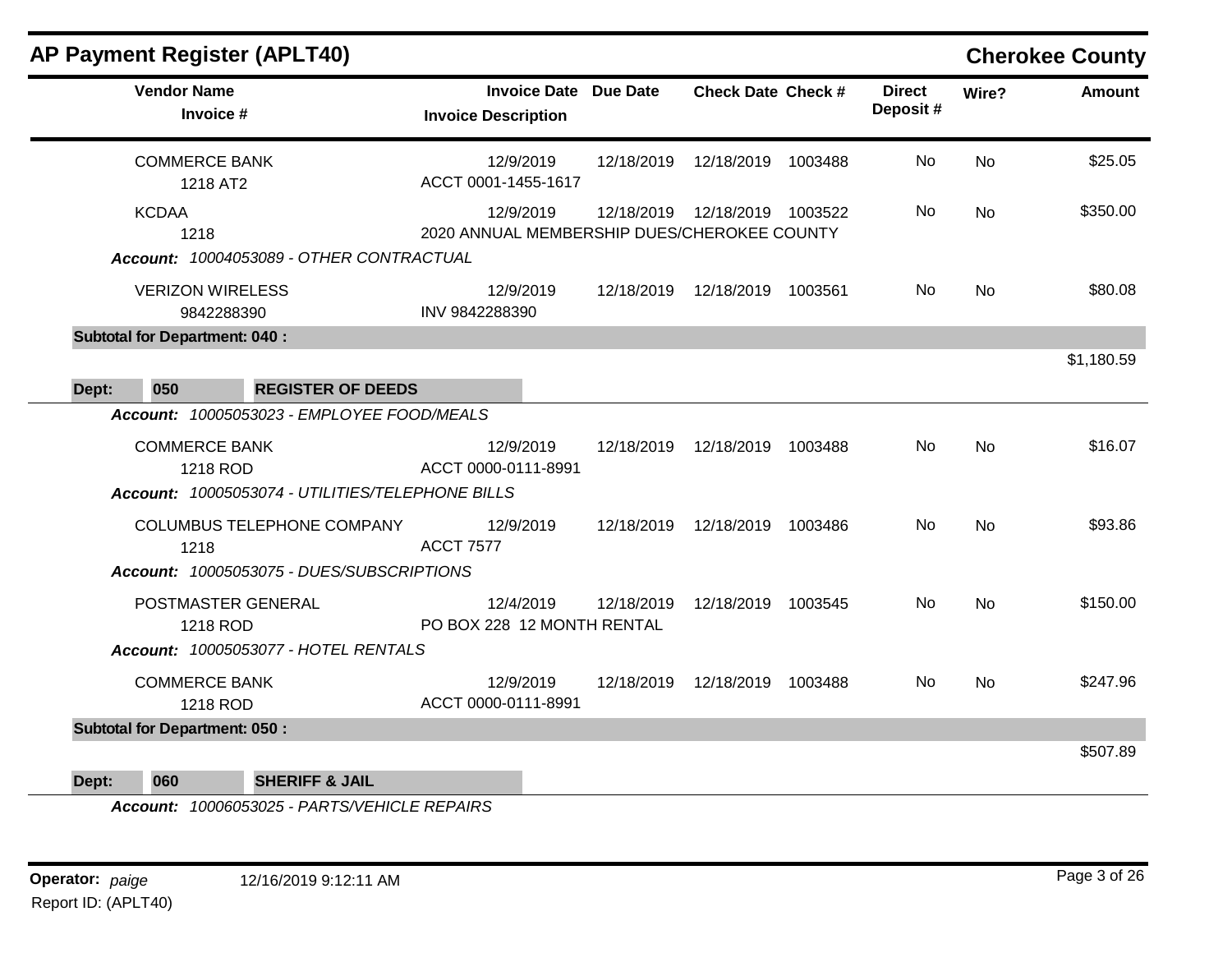| <b>Vendor Name</b><br>Invoice #                     | Invoice Date Due Date<br><b>Invoice Description</b> | <b>Check Date Check #</b>       | <b>Direct</b><br>Deposit# | Wire?     | <b>Amount</b> |
|-----------------------------------------------------|-----------------------------------------------------|---------------------------------|---------------------------|-----------|---------------|
| NATALINIS AUTOMOTIVE<br>722164                      | 12/9/2019<br><b>INV 722164</b>                      | 12/18/2019  12/18/2019  1003539 | No.                       | No        | \$81.99       |
| FULL SERVICE AUTOMOTIVE<br>1218                     | 12/9/2019<br>2016 FORD EXPLORER                     | 12/18/2019  12/18/2019  1003503 | No.                       | No        | \$10,108.16   |
| FRANK FLETCHER DODGE<br>121782 SH1                  | 12/9/2019<br><b>INV 121782</b>                      | 12/18/2019  12/18/2019  1003501 | No.                       | No        | \$70.12       |
| FRANK FLETCHER DODGE<br>121928                      | 12/4/2019<br><b>INV 121928</b>                      | 12/18/2019  12/18/2019  1003501 | No.                       | No        | \$637.50      |
| MIKE CARPINO FORD MERCURY INC 12/4/2019<br>112688   | <b>INV 112688</b>                                   | 12/18/2019  12/18/2019  1003535 | No                        | No        | \$37.05       |
| NATALINIS AUTOMOTIVE<br>722165                      | 12/9/2019<br><b>INV 722165</b>                      | 12/18/2019  12/18/2019  1003539 | No.                       | No        | \$77.99       |
| FRANK FLETCHER DODGE<br>121754 SH                   | 12/9/2019<br><b>INV 121928</b>                      | 12/18/2019  12/18/2019  1003501 | No.                       | <b>No</b> | \$122.40      |
| FARMERS COOPERATIVE ASSOCIATION 12/4/2019<br>263777 | <b>INV 263777</b>                                   | 12/18/2019  12/18/2019  1003499 | No.                       | No        | \$39.99       |
| Account: 10006053030 - GASOLINE                     |                                                     |                                 |                           |           |               |
| <b>COMMERCE BANK</b><br>1218 SH3                    | 12/9/2019<br>ACCT 0000-0198-5001                    | 12/18/2019  12/18/2019  1003489 | No.                       | <b>No</b> | \$52.21       |
| <b>COMMERCE BANK</b><br>1218 EM                     | 12/9/2019<br>ACCT 0000-0088-8099                    | 12/18/2019  12/18/2019  1003488 | No.                       | <b>No</b> | \$15.00       |
| Account: 10006053040 - JANITORIAL SUPPLIES          |                                                     |                                 |                           |           |               |
| HENRY KRAFT INC<br>295230                           | 12/9/2019<br>INV 295230                             | 12/18/2019  12/18/2019  1003511 | No.                       | No        | \$596.53      |
| <b>HENRY KRAFT INC</b><br>294533                    | 12/4/2019<br><b>INV 294533</b>                      | 12/18/2019  12/18/2019  1003511 | No.                       | No.       | \$816.03      |
| Account: 10006053068 - OTHER COMMODITIES            |                                                     |                                 |                           |           |               |

## **AP Payment Register (APLT40) Cherokee County**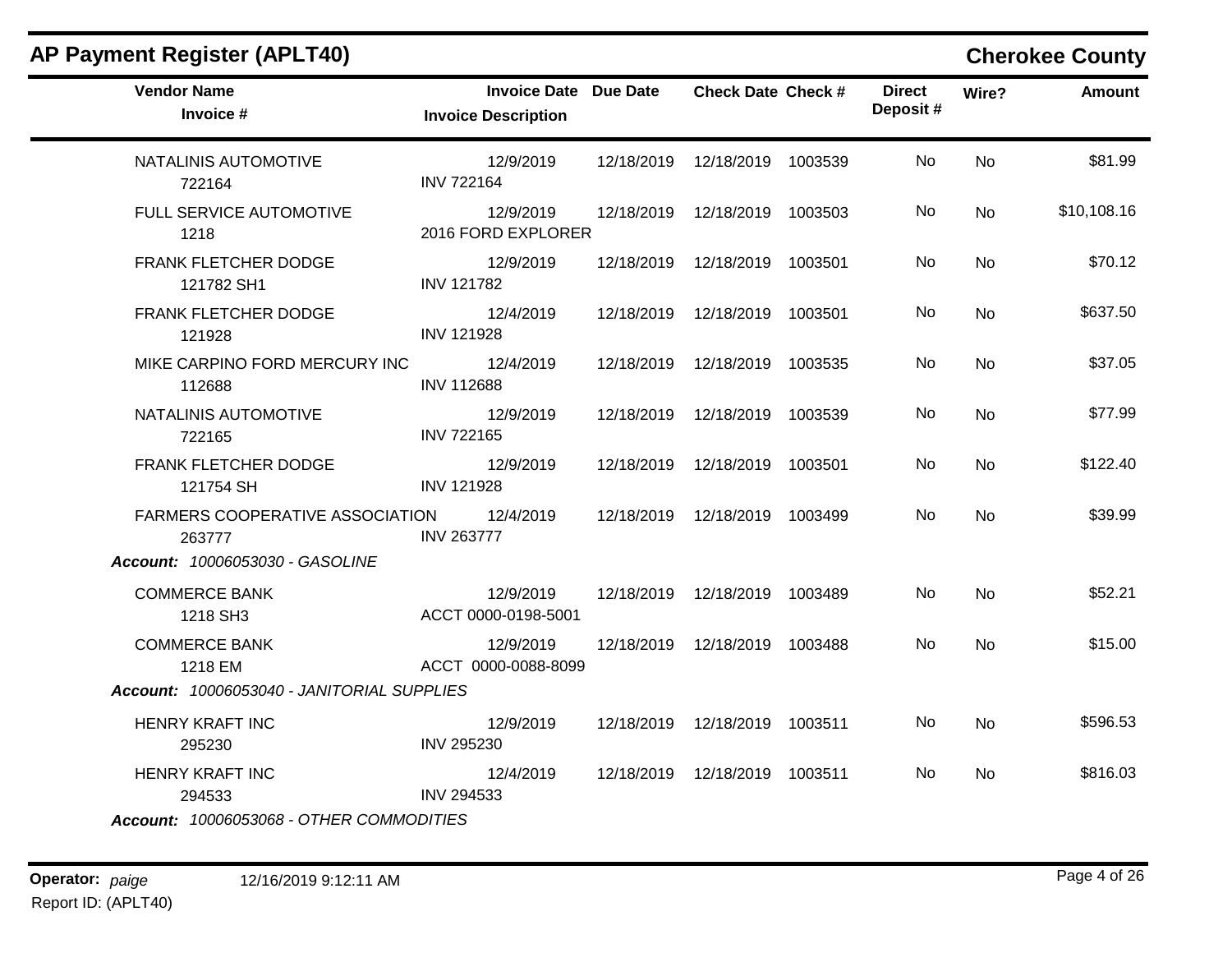| <b>AP Payment Register (APLT40)</b>                                             |                                                     |            |                           | <b>Cherokee County</b> |                           |           |               |
|---------------------------------------------------------------------------------|-----------------------------------------------------|------------|---------------------------|------------------------|---------------------------|-----------|---------------|
| <b>Vendor Name</b><br>Invoice #                                                 | Invoice Date Due Date<br><b>Invoice Description</b> |            | <b>Check Date Check #</b> |                        | <b>Direct</b><br>Deposit# | Wire?     | <b>Amount</b> |
| <b>COMMERCE BANK</b><br>1218 SH3<br>Account: 10006053072 - GAS, ELECTRIC, WATER | 12/9/2019<br>ACCT 0000-0198-5001                    | 12/18/2019 | 12/18/2019 1003489        |                        | No.                       | <b>No</b> | \$53.99       |
| <b>KANSAS GAS SERVICE</b><br>1218 SH                                            | 12/9/2019<br>ACCT 510401545 1674911 36              | 12/18/2019 | 12/18/2019 1003521        |                        | No.                       | <b>No</b> | \$490.50      |
| <b>CITY OF COLUMBUS</b><br>1218                                                 | 12/4/2019<br>ACCT 09-52410-01                       | 12/18/2019 | 12/18/2019                | 1003481                | No.                       | <b>No</b> | \$110.00      |
| AT&T<br>1218<br>Account: 10006053073 - TRANSPORTATION                           | 12/9/2019<br>ACCT 0305179815001                     | 12/18/2019 | 12/18/2019 1003468        |                        | No.                       | <b>No</b> | \$22.33       |
| <b>COMMERCE BANK</b><br>1218 SH2<br>Account: 10006053074 - TELEPHONE BILLS      | 12/9/2019<br>ACCT 0000-3054-4514                    | 12/18/2019 | 12/18/2019 1003488        |                        | <b>No</b>                 | <b>No</b> | \$195.62      |
| COLUMBUS TELEPHONE COMPANY<br>1218 SH                                           | 12/5/2019<br>ACCT 171                               | 12/18/2019 | 12/18/2019 1003486        |                        | <b>No</b>                 | <b>No</b> | \$46.47       |
| CRAW-KAN TELEPHONE COOPERATIVE INC<br>1218 SH                                   | 12/9/2019<br>ACCT 121787                            | 12/18/2019 | 12/18/2019 1003492        |                        | No                        | <b>No</b> | \$37.91       |
| <b>CENTURYLINK</b><br>1218 SH                                                   | 12/9/2019<br>ACCT 314237715                         | 12/18/2019 | 12/18/2019                | 1003474                | <b>No</b>                 | <b>No</b> | \$101.62      |
| COLUMBUS TELEPHONE COMPANY<br>1218SH                                            | 12/9/2019<br><b>ACCT 2963</b>                       | 12/18/2019 | 12/18/2019 1003486        |                        | No.                       | <b>No</b> | \$1,684.77    |
| Account: 10006053088 - CLASSES/TRAINING FEES                                    |                                                     |            |                           |                        |                           |           |               |
| <b>COMMERCE BANK</b><br>1218SH                                                  | 12/9/2019<br>ACCT 0000-0188-4600                    | 12/18/2019 | 12/18/2019 1003489        |                        | No                        | <b>No</b> | \$457.80      |
| <b>COMMERCE BANK</b><br>1218 SH1                                                | 12/9/2019<br>ACCT 0000-0100-5019                    | 12/18/2019 | 12/18/2019 1003488        |                        | No.                       | No.       | \$457.80      |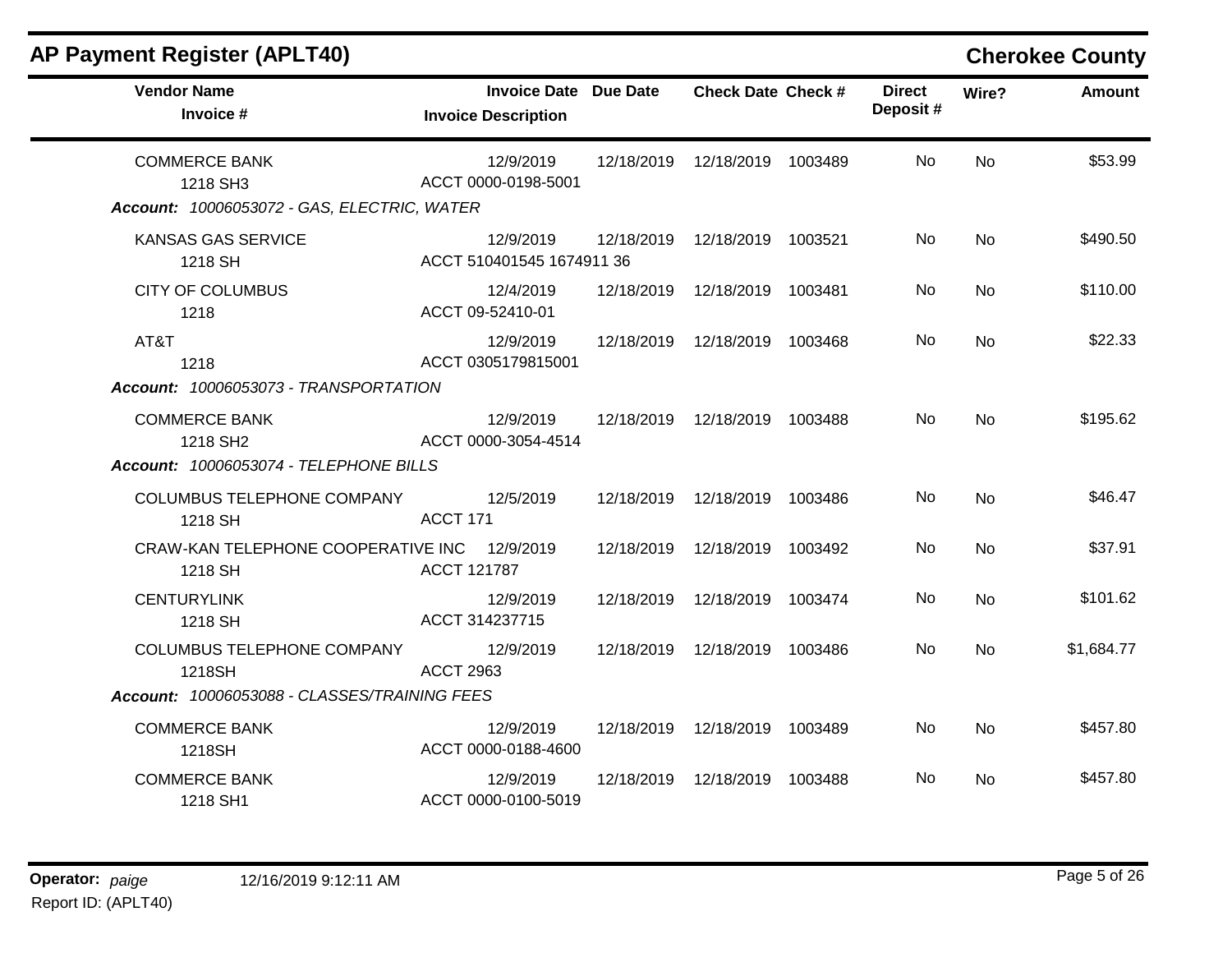| <b>AP Payment Register (APLT40)</b>                                                           |                     |                                                            |            |                                 |         |                           |           | <b>Cherokee County</b> |
|-----------------------------------------------------------------------------------------------|---------------------|------------------------------------------------------------|------------|---------------------------------|---------|---------------------------|-----------|------------------------|
| <b>Vendor Name</b><br>Invoice #                                                               |                     | <b>Invoice Date Due Date</b><br><b>Invoice Description</b> |            | <b>Check Date Check #</b>       |         | <b>Direct</b><br>Deposit# | Wire?     | <b>Amount</b>          |
| <b>COMMERCE BANK</b><br>1218 SH4                                                              |                     | 12/9/2019<br>ACCT 0000-0268-3076                           |            | 12/18/2019  12/18/2019          | 1003489 | No.                       | <b>No</b> | \$457.80               |
| <b>COMMERCE BANK</b><br>1218 SH3<br>Account: 10006053732 - INMATE FOOD                        |                     | 12/9/2019<br>ACCT 0000-0198-5001                           | 12/18/2019 | 12/18/2019 1003489              |         | No.                       | <b>No</b> | \$457.80               |
| CONSOLIDATED CORRECTIONAL FOOD SE<br>19112719<br>Account: 10006053737 - INMATE PERSONAL ITEMS | INV 19112719        | 12/5/2019                                                  |            | 12/18/2019  12/18/2019  1003490 |         | No.                       | <b>No</b> | \$12,221.35            |
| <b>CHARM-TEX INC</b><br>0205379                                                               | INV 0205379         | 12/4/2019                                                  | 12/18/2019 | 12/18/2019 1003475              |         | No.                       | <b>No</b> | \$266.92               |
| IC <sub>S</sub><br>W3277000                                                                   | <b>INV W3277000</b> | 12/4/2019                                                  | 12/18/2019 | 12/18/2019                      | 1003514 | No                        | <b>No</b> | \$257.00               |
| <b>TURNKEY CORRECTIONS</b><br>114620191130                                                    |                     | 12/9/2019<br>INV 114620191130I                             | 12/18/2019 | 12/18/2019                      | 1003559 | No                        | No        | \$381.68               |
| CITY TELE COIN COMPANY INC<br>20605                                                           | <b>INV 20605</b>    | 12/4/2019                                                  |            | 12/18/2019  12/18/2019  1003483 |         | No.                       | No        | \$2,500.00             |
| <b>TURNKEY CORRECTIONS</b><br>114620191130C                                                   |                     | 12/9/2019<br>INV 114620191130C                             | 12/18/2019 | 12/18/2019                      | 1003559 | No                        | No        | \$1,644.46             |
| <b>TURNKEY CORRECTIONS</b><br>114620191130F                                                   |                     | 12/9/2019<br>INV 114620191130F                             |            | 12/18/2019  12/18/2019  1003559 |         | No.                       | No        | \$23.00                |
| Account: 10006053786 - INMATE MEDICAL                                                         |                     |                                                            |            |                                 |         |                           |           |                        |
| ADVANCED CORRECTIONAL HEALTHCARE,<br>91336                                                    | <b>INV 91336</b>    | 12/4/2019                                                  | 12/18/2019 | 12/18/2019                      | 1003466 | No                        | <b>No</b> | \$3,657.60             |
| EVAN'S HEALTH MART DRUG<br>1218                                                               |                     | 12/9/2019<br><b>INMATE MEDICAL</b>                         |            | 12/18/2019  12/18/2019  1003498 |         | No                        | No.       | \$139.88               |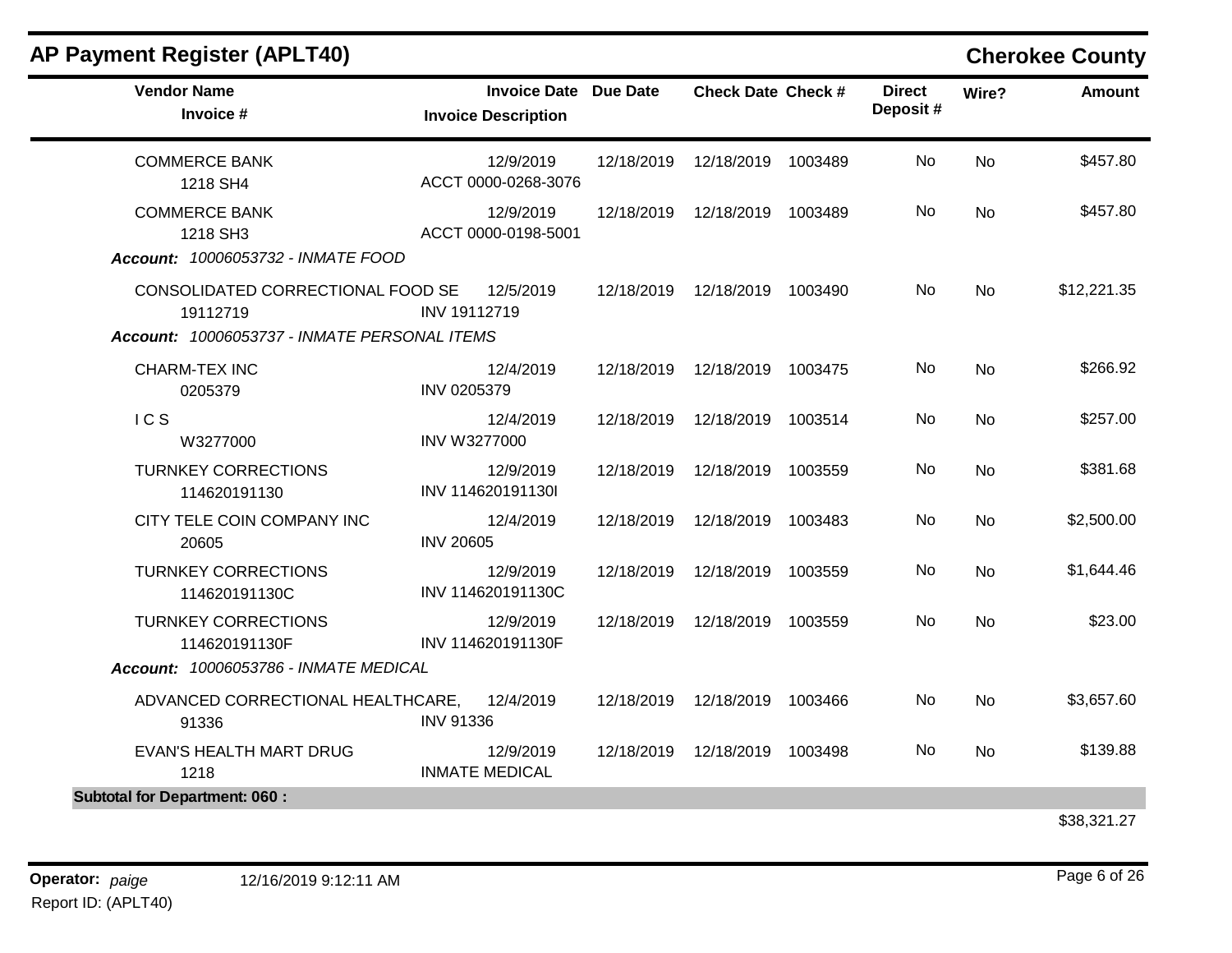|       |                                      | <b>AP Payment Register (APLT40)</b>                                                |                                    |                              |                                 |         |                           |           | <b>Cherokee County</b> |
|-------|--------------------------------------|------------------------------------------------------------------------------------|------------------------------------|------------------------------|---------------------------------|---------|---------------------------|-----------|------------------------|
|       | <b>Vendor Name</b><br>Invoice #      |                                                                                    | <b>Invoice Description</b>         | <b>Invoice Date Due Date</b> | <b>Check Date Check #</b>       |         | <b>Direct</b><br>Deposit# | Wire?     | <b>Amount</b>          |
| Dept: | 070                                  | <b>DISTRICT COURT</b>                                                              |                                    |                              |                                 |         |                           |           |                        |
|       |                                      | Account: 10007053021 - PRINTING/OFFICE SUPPLIES                                    |                                    |                              |                                 |         |                           |           |                        |
|       | 5242570                              | ETTINGER'S OFFICE SUPPLY<br>Account: 10007053073 - TRANSPORTATION                  | 12/9/2019<br><b>INV 5242570</b>    | 12/18/2019                   | 12/18/2019 1003497              |         | No.                       | <b>No</b> | \$412.09               |
|       | <b>MARK D BRUCE</b><br>1218          | Account: 10007053074 - TELEPHONE BILLS                                             | 12/9/2019<br><b>TRAVEL EXPENSE</b> |                              | 12/18/2019  12/18/2019  1003529 |         | No.                       | No        | \$153.12               |
|       | 1218                                 | <b>COLUMBUS TELEPHONE COMPANY</b><br>Account: 10007053083 - EQUIPMENT LEASE/RENTAL | 12/9/2019<br><b>ACCT 7577</b>      | 12/18/2019                   | 12/18/2019 1003486              |         | No.                       | <b>No</b> | \$500.45               |
|       | <b>CULLIGAN OF JOPLIN</b><br>156240  | Account: 10007053089 - OTHER CONTRACTUAL                                           | 12/9/2019<br><b>INV 156240</b>     | 12/18/2019                   | 12/18/2019 1003493              |         | No.                       | <b>No</b> | \$19.50                |
|       | LAB020344                            | <b>IMAGING OFFICE SYSTEMS, INC</b>                                                 | 12/9/2019<br><b>INV LAB020344</b>  | 12/18/2019                   | 12/18/2019 1003515              |         | No.                       | No        | \$2,303.38             |
|       | <b>Subtotal for Department: 070:</b> |                                                                                    |                                    |                              |                                 |         |                           |           |                        |
| Dept: | 080                                  | <b>COURTHOUSE</b>                                                                  |                                    |                              |                                 |         |                           |           | \$3,388.54             |
|       |                                      | Account: 10008053040 - JANITORIAL SUPPLIES                                         |                                    |                              |                                 |         |                           |           |                        |
|       | <b>CINTAS #459</b><br>4035936185     |                                                                                    | 12/4/2019<br>INV 4035936185        | 12/18/2019                   | 12/18/2019 1003477              |         | No.                       | No        | \$109.84               |
|       | <b>COMMERCE BANK</b><br>1218         |                                                                                    | 12/9/2019<br>ACCT 0000-0065-3741   | 12/18/2019                   | 12/18/2019 1003488              |         | No                        | No        | \$40.88                |
|       | TRUE VALUE COLUMBUS<br>a393016       |                                                                                    | 12/9/2019<br><b>TRANS A393016</b>  | 12/18/2019                   | 12/18/2019                      | 1003558 | No.                       | No        | \$4.99                 |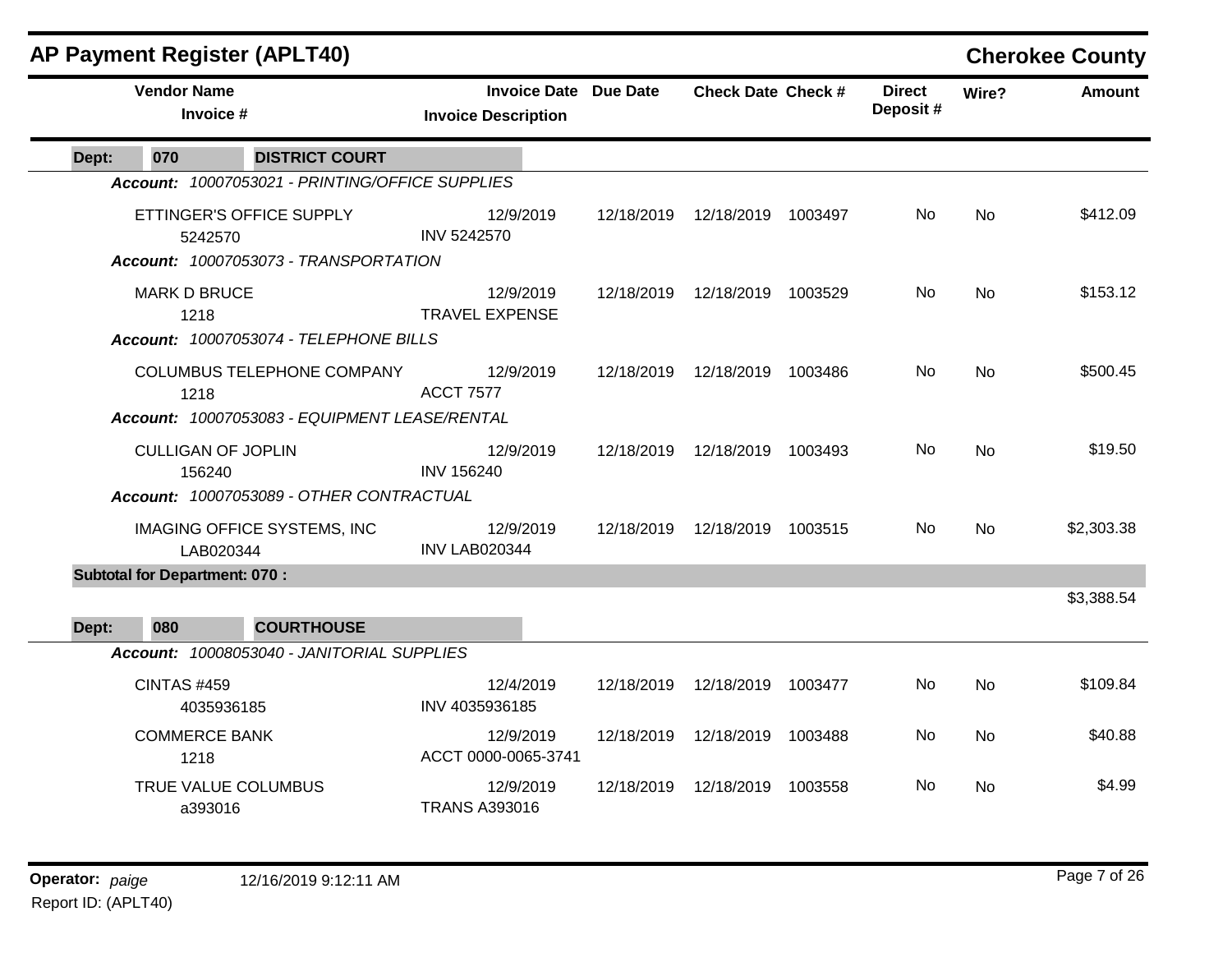| <b>AP Payment Register (APLT40)</b>                                         |                                                     |            |                                 |                           |                | <b>Cherokee County</b> |
|-----------------------------------------------------------------------------|-----------------------------------------------------|------------|---------------------------------|---------------------------|----------------|------------------------|
| <b>Vendor Name</b><br>Invoice #                                             | Invoice Date Due Date<br><b>Invoice Description</b> |            | <b>Check Date Check #</b>       | <b>Direct</b><br>Deposit# | Wire?          | Amount                 |
| TRUE VALUE COLUMBUS<br>A392224<br>Account: 10008053042 - BREAKROOM SUPPLIES | 12/4/2019<br><b>TRANS A392224</b>                   | 12/18/2019 | 12/18/2019 1003558              | <b>No</b>                 | <b>No</b>      | \$31.68                |
| <b>CULLIGAN OF JOPLIN</b><br>153468                                         | 12/4/2019<br>INV 153468, 154729, 156475             | 12/18/2019 | 12/18/2019 1003493              | No.                       | <b>No</b>      | \$6.50                 |
| <b>CULLIGAN OF JOPLIN</b><br>153468                                         | 12/4/2019<br>INV 153468, 154729, 156475             | 12/18/2019 | 12/18/2019 1003493              | No                        | <b>No</b>      | \$6.50                 |
| <b>CULLIGAN OF JOPLIN</b><br>155914 CH                                      | 12/9/2019<br><b>INV 155914</b>                      | 12/18/2019 | 12/18/2019 1003493              | No.                       | No             | \$30.70                |
| <b>CULLIGAN OF JOPLIN</b><br>153468                                         | 12/4/2019<br>INV 153468, 154729, 156475             | 12/18/2019 | 12/18/2019 1003493              | No                        | No             | \$30.70                |
| <b>CULLIGAN OF JOPLIN</b><br>155914                                         | 12/4/2019<br><b>CREDIT</b>                          | 12/18/2019 | 12/18/2019 1003493              | No.                       | <b>No</b>      | (\$25.75)              |
| <b>CULLIGAN OF JOPLIN</b><br>155914                                         | 12/4/2019<br><b>INV 155914</b>                      |            | 12/18/2019  12/18/2019  1003493 | No.                       | <b>No</b>      | \$30.70                |
| Account: 10008053072 - GAS, ELECTRIC, WATER                                 |                                                     |            |                                 |                           |                |                        |
| <b>KANSAS GAS SERVICE</b><br>1218 CH                                        | 12/9/2019<br>ACCT 510241094 1188724 27              | 12/18/2019 | 12/18/2019 1003521              | No.                       | <b>No</b>      | \$250.27               |
| Account: 10008053074 - UTILITIES/TELEPHONE BILLS                            |                                                     |            |                                 |                           |                |                        |
| <b>COLUMBUS TELEPHONE COMPANY</b><br>1218                                   | 12/9/2019<br><b>ACCT 7577</b>                       | 12/18/2019 | 12/18/2019 1003486              | No.                       | N <sub>o</sub> | \$1,017.84             |
| Account: 10008053080 - MAINTENANCE/BLDGS & GROUNDS                          |                                                     |            |                                 |                           |                |                        |
| OFFICE OF THE STATE FIRE MARSHAL<br>469317                                  | 12/4/2019<br><b>INV 469317</b>                      | 12/18/2019 | 12/18/2019 1003543              | No                        | <b>No</b>      | \$60.00                |
| <b>KONE INC</b><br>959425774                                                | 12/9/2019<br>INV 959425774                          | 12/18/2019 | 12/18/2019 1003526              | No.                       | No.            | \$1,349.97             |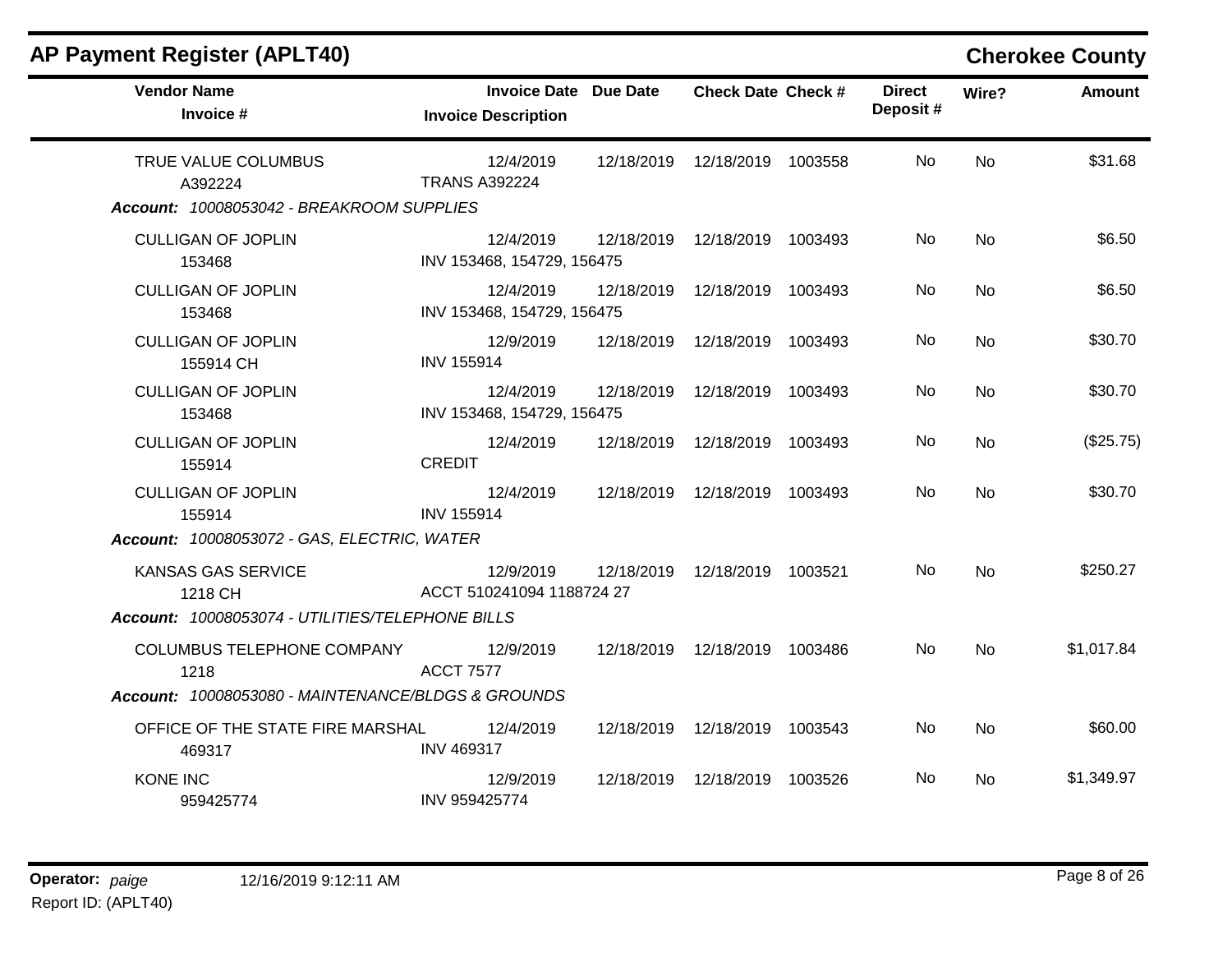|       |                                      | <b>AP Payment Register (APLT40)</b>                                                                                         |                                                            |            |                                 |         |                           |                | <b>Cherokee County</b> |
|-------|--------------------------------------|-----------------------------------------------------------------------------------------------------------------------------|------------------------------------------------------------|------------|---------------------------------|---------|---------------------------|----------------|------------------------|
|       | <b>Vendor Name</b><br>Invoice #      |                                                                                                                             | <b>Invoice Date Due Date</b><br><b>Invoice Description</b> |            | <b>Check Date Check #</b>       |         | <b>Direct</b><br>Deposit# | Wire?          | <b>Amount</b>          |
|       | 106560                               | <b>QUALITY PEST CONTROL INC</b>                                                                                             | 12/4/2019<br>STATEMENT 807918594/DECEMBER 2019             | 12/18/2019 | 12/18/2019                      | 1003548 | <b>No</b>                 | <b>No</b>      | \$40.00                |
|       |                                      | Account: 10008053089 - OTHER CONTRACTUAL                                                                                    |                                                            |            |                                 |         |                           |                |                        |
|       | 1218                                 | <b>CRAWFORD COUNTY CLERK</b>                                                                                                | 12/4/2019<br>DISTRICT CORONERS SALARY/CHEROKEE COUNTY      |            | 12/18/2019  12/18/2019  1003491 |         | No                        | <b>No</b>      | \$879.12               |
|       | <b>KENNETH E MAXTON</b><br>1218      |                                                                                                                             | 12/4/2019<br><b>CORONER BILLING</b>                        |            | 12/18/2019  12/18/2019  1003524 |         | No.                       | No.            | \$240.00               |
|       | <b>Subtotal for Department: 080:</b> |                                                                                                                             |                                                            |            |                                 |         |                           |                |                        |
|       |                                      |                                                                                                                             |                                                            |            |                                 |         |                           |                | \$4,103.94             |
| Dept: | 090                                  | <b>EMERGENCY PREPAREDNESS</b>                                                                                               |                                                            |            |                                 |         |                           |                |                        |
|       | 1218                                 | Account: 10009053072 - GAS, ELECTRIC, WATER<br>HEARTLAND ELECTRIC COOPERATIVE INC<br>Account: 10009053074 - TELEPHONE BILLS | 12/5/2019<br>ACCT 50891200                                 | 12/18/2019 | 12/18/2019 1003510              |         | No.                       | N <sub>o</sub> | \$48.25                |
|       | 1218                                 | COLUMBUS TELEPHONE COMPANY                                                                                                  | 12/9/2019<br><b>ACCT 7577</b>                              | 12/18/2019 | 12/18/2019 1003486              |         | No.                       | <b>No</b>      | \$86.08                |
|       | <b>Subtotal for Department: 090:</b> |                                                                                                                             |                                                            |            |                                 |         |                           |                |                        |
|       |                                      |                                                                                                                             |                                                            |            |                                 |         |                           |                | \$134.33               |
| Dept: | 095                                  | <b>HUMAN RESOURCE</b>                                                                                                       |                                                            |            |                                 |         |                           |                |                        |
|       |                                      | Account: 10009553074 - TELEPHONE BILLS                                                                                      |                                                            |            |                                 |         |                           |                |                        |
|       | 1218                                 | COLUMBUS TELEPHONE COMPANY                                                                                                  | 12/9/2019<br><b>ACCT 7577</b>                              | 12/18/2019 | 12/18/2019 1003486              |         | No.                       | No.            | \$39.29                |
|       | <b>Subtotal for Department: 095:</b> |                                                                                                                             |                                                            |            |                                 |         |                           |                |                        |
|       |                                      |                                                                                                                             |                                                            |            |                                 |         |                           |                | \$39.29                |
| Dept: | 130                                  | <b>RECREATION</b>                                                                                                           |                                                            |            |                                 |         |                           |                |                        |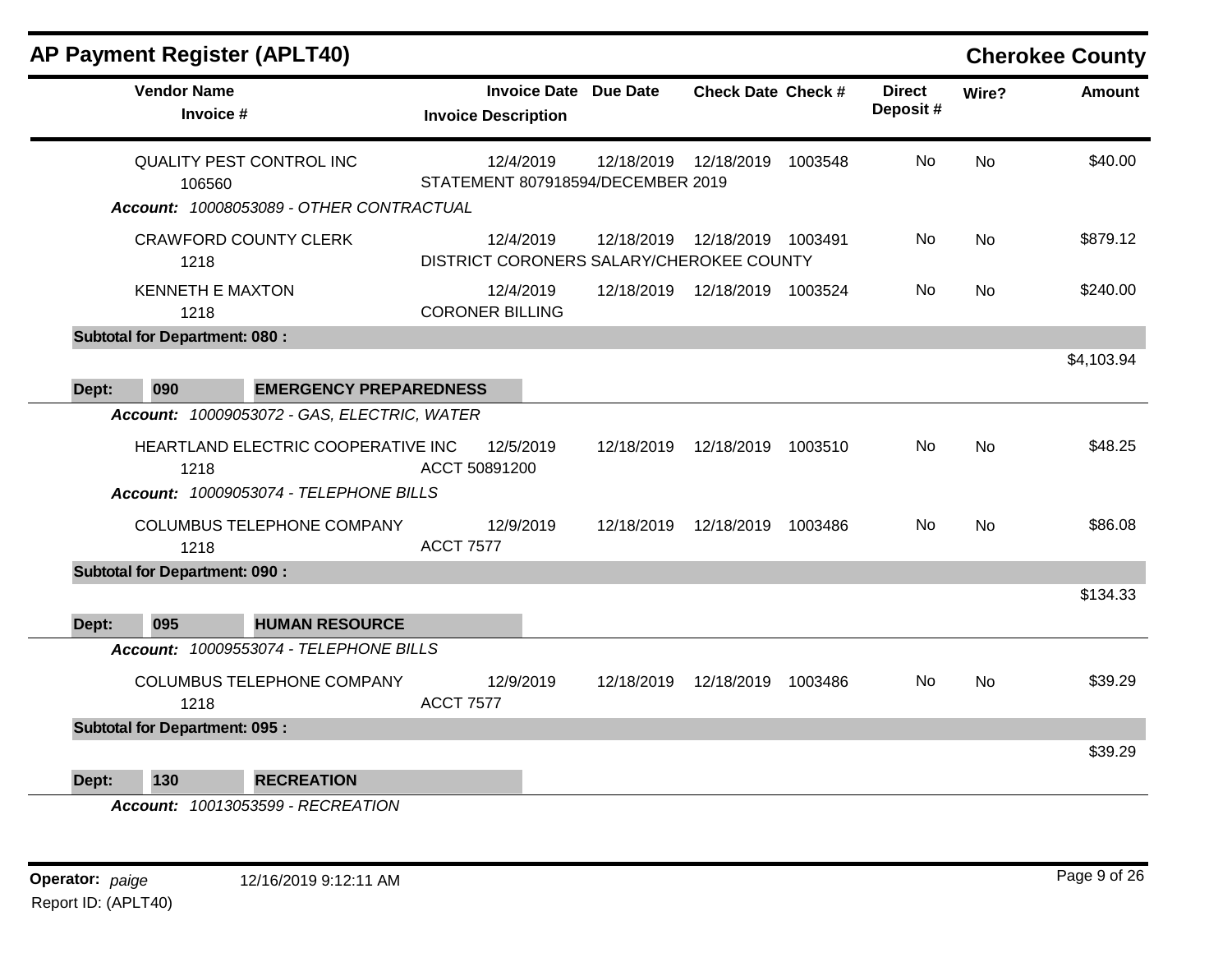# **AP Payment Register (APLT40) Cherokee County**

 $\blacksquare$ 

|       | <b>Vendor Name</b><br>Invoice #          |                                                                            | <b>Invoice Description</b>                  |           | <b>Invoice Date Due Date</b> | <b>Check Date Check #</b> |         | <b>Direct</b><br>Deposit# | Wire?     | <b>Amount</b> |
|-------|------------------------------------------|----------------------------------------------------------------------------|---------------------------------------------|-----------|------------------------------|---------------------------|---------|---------------------------|-----------|---------------|
|       | <b>GALENA YOUTH BASEBALL</b><br>1218     |                                                                            | COMMISSIONER MYRA CARLISLE FRAZIER DONATION | 12/9/2019 | 12/18/2019                   | 12/18/2019                | 1003505 | <b>No</b>                 | <b>No</b> | \$200.00      |
|       | 1218                                     | <b>GALENA SPORTS AUTHORITY</b>                                             | COMM. MYRA CARLISLE FRAZIER DONATION        | 12/9/2019 | 12/18/2019                   | 12/18/2019                | 1003504 | No.                       | <b>No</b> | \$200.00      |
|       | <b>COLUMBUS NEWS REPORT</b><br>1111      |                                                                            | <b>VETERANS DAY ADV</b>                     | 12/4/2019 |                              | 12/18/2019  12/18/2019    | 1003485 | No                        | <b>No</b> | \$300.00      |
|       | <b>Subtotal for Department: 130:</b>     |                                                                            |                                             |           |                              |                           |         |                           |           |               |
| Dept: | 150                                      | <b>COMPUTER PROGRAMMING</b>                                                |                                             |           |                              |                           |         |                           |           | \$700.00      |
|       |                                          | Account: 10015053074 - TELEPHONE BILLS                                     |                                             |           |                              |                           |         |                           |           |               |
|       | 1218                                     | COLUMBUS TELEPHONE COMPANY<br>Account: 10015053089 - OTHER CONTRACTUAL     | <b>ACCT 7577</b>                            | 12/9/2019 | 12/18/2019                   | 12/18/2019                | 1003486 | No                        | <b>No</b> | \$110.00      |
|       | NEX-TECH<br>1218                         |                                                                            | ACCT 403167                                 | 12/9/2019 | 12/18/2019                   | 12/18/2019                | 1003540 | No                        | No        | \$2.50        |
|       | <b>COMMERCE BANK</b><br><b>1218 COMP</b> |                                                                            | ACCT 0000-8326-0778                         | 12/9/2019 | 12/18/2019                   | 12/18/2019                | 1003488 | No.                       | <b>No</b> | \$2.50        |
|       | <b>STRONGHOLD DATA</b><br>31284          |                                                                            | <b>INV 31284</b>                            | 12/4/2019 | 12/18/2019                   | 12/18/2019                | 1003553 | No.                       | <b>No</b> | \$4,703.40    |
|       | <b>Subtotal for Department: 150:</b>     |                                                                            |                                             |           |                              |                           |         |                           |           |               |
| Dept: | 190                                      | 911 MAPPING                                                                |                                             |           |                              |                           |         |                           |           | \$4,818.40    |
|       |                                          | Account: 10019053074 - TELEPHONE BILLS                                     |                                             |           |                              |                           |         |                           |           |               |
|       | 1218                                     | COLUMBUS TELEPHONE COMPANY<br>Account: 10019053076 - PROFESSIONAL SERVICES | <b>ACCT 7577</b>                            | 12/9/2019 | 12/18/2019                   | 12/18/2019 1003486        |         | No                        | <b>No</b> | \$87.34       |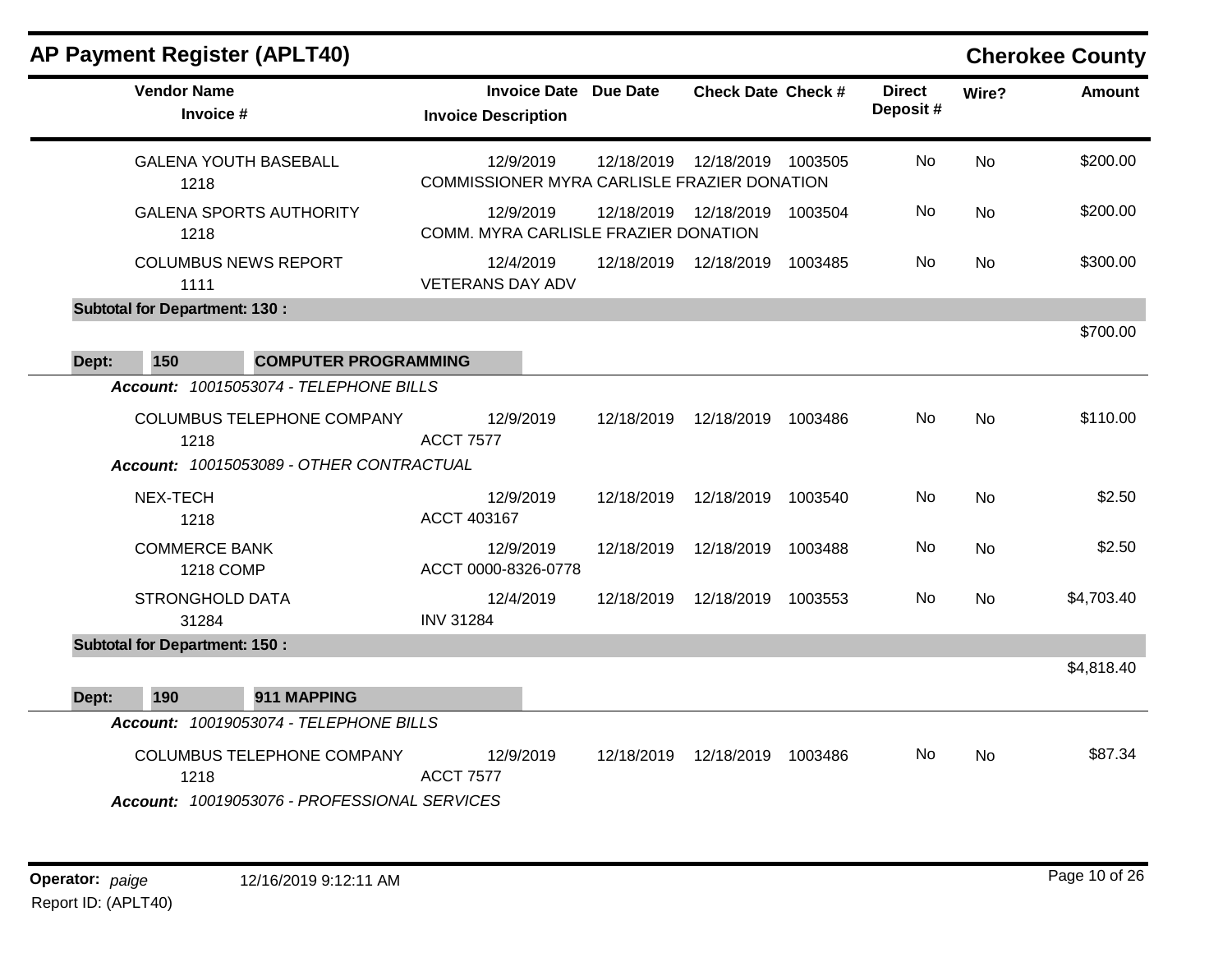| <b>AP Payment Register (APLT40)</b>                |                                                            |            |                           |         |                           |           | <b>Cherokee County</b> |
|----------------------------------------------------|------------------------------------------------------------|------------|---------------------------|---------|---------------------------|-----------|------------------------|
| <b>Vendor Name</b><br>Invoice #                    | <b>Invoice Date Due Date</b><br><b>Invoice Description</b> |            | <b>Check Date Check #</b> |         | <b>Direct</b><br>Deposit# | Wire?     | <b>Amount</b>          |
| TEEL INSURANCE AGENCY INC<br>1218                  | 12/4/2019<br>NOTARY BOND/REBECCA BRASSART                  | 12/18/2019 | 12/18/2019                | 1003556 | <b>No</b>                 | <b>No</b> | \$50.00                |
| Account: 10019053089 - OTHER CONTRACTUAL           |                                                            |            |                           |         |                           |           |                        |
| POSTMASTER GENERAL<br>1218 911                     | 12/5/2019<br>PO BOX 226 12 MONTH RENTAL/MAPPING            |            | 12/18/2019  12/18/2019    | 1003545 | No.                       | <b>No</b> | \$92.00                |
| <b>Subtotal for Department: 190:</b>               |                                                            |            |                           |         |                           |           |                        |
|                                                    |                                                            |            |                           |         |                           |           | \$229.34               |
| 210<br><b>GIS INFO HANDLING SYSTEM</b><br>Dept:    |                                                            |            |                           |         |                           |           |                        |
| Account: 10021053089 - OTHER CONTRACTUAL           |                                                            |            |                           |         |                           |           |                        |
| <b>RODNEY SANDERS</b>                              | 12/4/2019                                                  | 12/18/2019 | 12/18/2019 1003550        |         | No.                       | No.       | \$701.25               |
| 20191105                                           | INV 20191105                                               |            |                           |         |                           |           |                        |
| <b>Subtotal for Department: 210:</b>               |                                                            |            |                           |         |                           |           | \$701.25               |
| 330<br><b>DEPT OFFICE SUPPLY</b>                   |                                                            |            |                           |         |                           |           |                        |
| Dept:<br>Account: 10033053621 - JAIL OFFICE SUPPLY |                                                            |            |                           |         |                           |           |                        |
| <b>CINTAS CORP</b>                                 | 12/9/2019                                                  | 12/18/2019 | 12/18/2019 1003478        |         | No.                       | <b>No</b> | \$86.08                |
| 8404407122 OFF                                     | INV 8404407122                                             |            |                           |         |                           |           |                        |
| Account: 10033053622 - SHERIFF OFFICE SUPPLY       |                                                            |            |                           |         |                           |           |                        |
| ETTINGER'S OFFICE SUPPLY<br>5242470                | 12/9/2019<br><b>INV 5242470</b>                            | 12/18/2019 | 12/18/2019                | 1003497 | <b>No</b>                 | <b>No</b> | \$305.51               |
| <b>CINTAS CORP</b>                                 | 12/9/2019                                                  | 12/18/2019 | 12/18/2019 1003478        |         | No.                       | No.       | \$86.08                |
| 8404407122                                         | INV 8404407122                                             |            |                           |         |                           |           |                        |
| Account: 10033053625 - E/P OFFICE SUPPLY           |                                                            |            |                           |         |                           |           |                        |
| BLUE VALLEY PUBLIC SAFETY, INC<br>1111191042       | 12/9/2019<br>AGMT 1111191042                               | 12/18/2019 | 12/18/2019 1003470        |         | No.                       | <b>No</b> | \$9,570.00             |
| Account: 10033053626 - HR OFFICE SUPPLY            |                                                            |            |                           |         |                           |           |                        |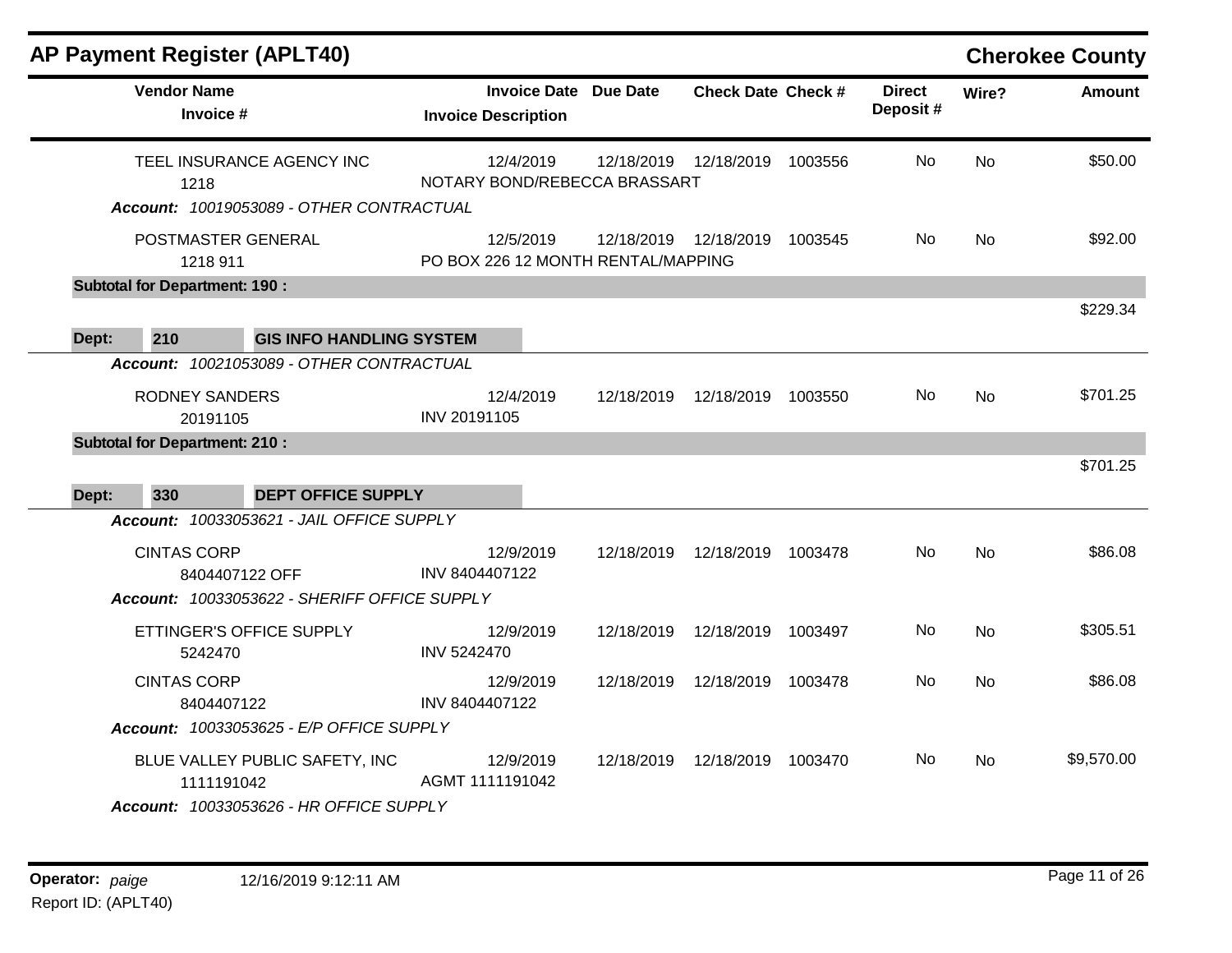| <b>AP Payment Register (APLT40)</b>  |                                             |                                                            |                                 |                           |           | <b>Cherokee County</b> |
|--------------------------------------|---------------------------------------------|------------------------------------------------------------|---------------------------------|---------------------------|-----------|------------------------|
| <b>Vendor Name</b><br>Invoice #      |                                             | <b>Invoice Date Due Date</b><br><b>Invoice Description</b> | <b>Check Date Check #</b>       | <b>Direct</b><br>Deposit# | Wire?     | Amount                 |
| 48989184                             | CALIBRATED FORMS CO., INC                   | 12/4/2019<br>INV 48989184                                  | 12/18/2019  12/18/2019  1003471 | No.                       | <b>No</b> | \$219.38               |
| 48989242                             | CALIBRATED FORMS CO., INC                   | 12/4/2019<br>INV 48989242                                  | 12/18/2019  12/18/2019  1003471 | No.                       | <b>No</b> | \$197.48               |
|                                      | Account: 10033053628 - HWY OFFICE SUPPLY    |                                                            |                                 |                           |           |                        |
| 5242760                              | ETTINGER'S OFFICE SUPPLY                    | 12/5/2019<br>INV 5242760                                   | 12/18/2019  12/18/2019  1003497 | No.                       | <b>No</b> | \$60.52                |
| STRONGHOLD DATA<br>31189             |                                             | 12/4/2019<br><b>INV 31189</b>                              | 12/18/2019  12/18/2019  1003553 | No.                       | <b>No</b> | \$58.62                |
|                                      | Account: 10033053630 - ATTY OFFICE SUPPLY   |                                                            |                                 |                           |           |                        |
| 5239630                              | ETTINGER'S OFFICE SUPPLY                    | 12/9/2019<br>INV 5239630                                   | 12/18/2019  12/18/2019  1003497 | No.                       | <b>No</b> | \$131.58               |
|                                      | Account: 10033053631 - COURTHOUSE           |                                                            |                                 |                           |           |                        |
| 5242750                              | ETTINGER'S OFFICE SUPPLY                    | 12/5/2019<br>INV 5242750                                   | 12/18/2019  12/18/2019  1003497 | No.                       | <b>No</b> | \$135.33               |
|                                      | Account: 10033053632 - COUNTY CLERK         |                                                            |                                 |                           |           |                        |
| <b>BEAR GRAPHICS, INC</b><br>0836089 |                                             | 12/5/2019<br><b>INV 0836089</b>                            | 12/18/2019  12/18/2019  1003469 | No.                       | <b>No</b> | \$778.42               |
| <b>Subtotal for Department: 330:</b> |                                             |                                                            |                                 |                           |           |                        |
|                                      |                                             |                                                            |                                 |                           |           | \$11,629.00            |
| 500<br>Dept:                         | <b>SOLID WASTE RECYCLING</b>                |                                                            |                                 |                           |           |                        |
|                                      | Account: 10050053502 - SOLID WASTE EXPENSES |                                                            |                                 |                           |           |                        |
| 113019D                              | SOUTHEAST KANSAS RECYCLING, INC             | 12/5/2019<br><b>INV 113019D</b>                            | 12/18/2019  12/18/2019  1003551 | No.                       | <b>No</b> | \$1,100.00             |
| <b>Subtotal for Department: 500:</b> |                                             |                                                            |                                 |                           |           |                        |
|                                      |                                             |                                                            |                                 |                           |           | \$1,100.00             |
|                                      |                                             |                                                            |                                 |                           |           |                        |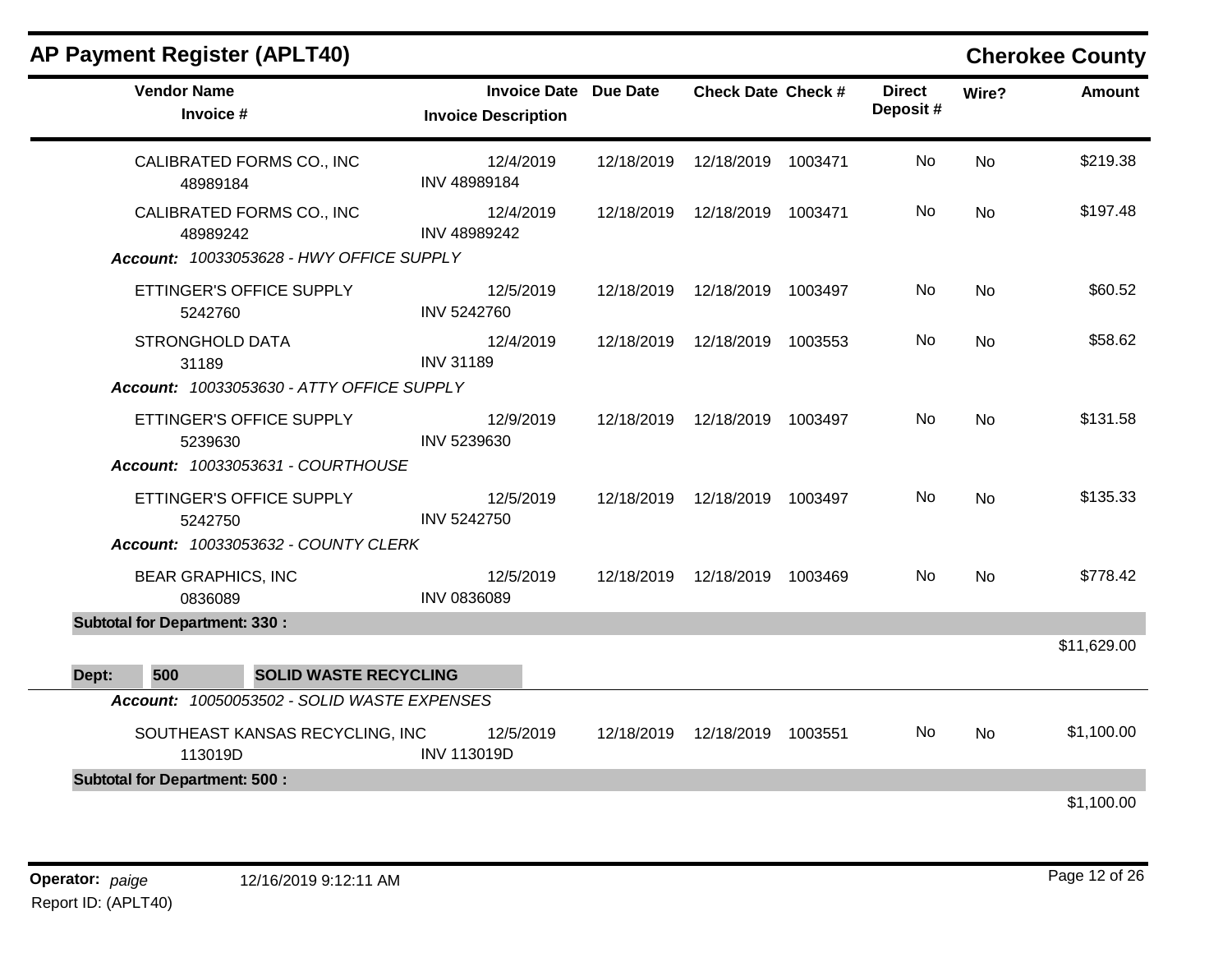|       |                                | <b>AP Payment Register (APLT40)</b>          |                                                               |            |                                 |         |                           |           | <b>Cherokee County</b> |
|-------|--------------------------------|----------------------------------------------|---------------------------------------------------------------|------------|---------------------------------|---------|---------------------------|-----------|------------------------|
|       | <b>Vendor Name</b>             | Invoice #                                    | <b>Invoice Date Due Date</b><br><b>Invoice Description</b>    |            | <b>Check Date Check #</b>       |         | <b>Direct</b><br>Deposit# | Wire?     | <b>Amount</b>          |
|       | <b>Subtotal for Fund: 100:</b> |                                              |                                                               |            |                                 |         |                           |           |                        |
| Fund: | 110                            | <b>ROAD AND BRIDGE</b>                       |                                                               |            |                                 |         |                           |           | \$67,867.37            |
| Dept: | 000                            | <b>NON-DEPARTMENTAL</b>                      |                                                               |            |                                 |         |                           |           |                        |
|       |                                | Account: 11000053031 - DIESEL FUEL           |                                                               |            |                                 |         |                           |           |                        |
|       |                                | MFA OIL - NEOSHO 1055<br>1390524 HWY         | 11/25/2019<br>INV #1390524                                    | 12/18/2019 | 12/18/2019                      | 1003534 | No                        | No        | \$524.31               |
|       |                                | MFA OIL - NEOSHO 1055<br>1397972 HWY         | 12/2/2019<br>INV #1397972                                     | 12/18/2019 | 12/18/2019                      | 1003534 | No                        | No        | \$208.13               |
|       |                                | MFA OIL - NEOSHO 1055<br>1397969 HWY         | 12/2/2019<br>INV #1397969                                     |            | 12/18/2019  12/18/2019          | 1003534 | No                        | No        | \$589.45               |
|       |                                | MFA OIL - NEOSHO 1055<br>1390529 HWY         | 11/25/2019<br>INV #1390529                                    | 12/18/2019 | 12/18/2019                      | 1003534 | No                        | No        | \$358.15               |
|       |                                | MFA OIL - NEOSHO 1055<br>1407424 HWY         | 12/5/2019<br>INV #1407424                                     | 12/18/2019 | 12/18/2019                      | 1003534 | No                        | No        | \$601.49               |
|       |                                | MFA OIL - NEOSHO 1055<br>1390526 HWY         | 11/25/2019<br>INV #1390526                                    | 12/18/2019 | 12/18/2019                      | 1003534 | No                        | No        | \$376.70               |
|       |                                | MFA OIL - NEOSHO 1055<br>1398607 HWY         | 12/2/2019<br>INV #1398607                                     | 12/18/2019 | 12/18/2019                      | 1003534 | No                        | No        | \$611.70               |
|       |                                | MFA OIL - NEOSHO 1055<br>1397603 HWY         | 12/2/2019<br>INV #1397603                                     | 12/18/2019 | 12/18/2019                      | 1003534 | No                        | No        | \$1,915.36             |
|       |                                | Account: 11000053032 - OIL/GREASE            |                                                               |            |                                 |         |                           |           |                        |
|       |                                | FROST OIL COMPANY<br>194604-IN HWY           | 11/26/2019  12/18/2019  12/18/2019  1003502<br>INV #194604-IN |            |                                 |         | No                        | <b>No</b> | \$390.27               |
|       |                                | Account: 11000053033 - TIRES                 |                                                               |            |                                 |         |                           |           |                        |
|       |                                | PURCELL TIRE & RUBBER COMPANY<br>2635681 HWY | 11/25/2019<br>INV #2635681                                    |            | 12/18/2019  12/18/2019  1003547 |         | No.                       | No        | \$1,170.00             |
|       |                                |                                              |                                                               |            |                                 |         |                           |           |                        |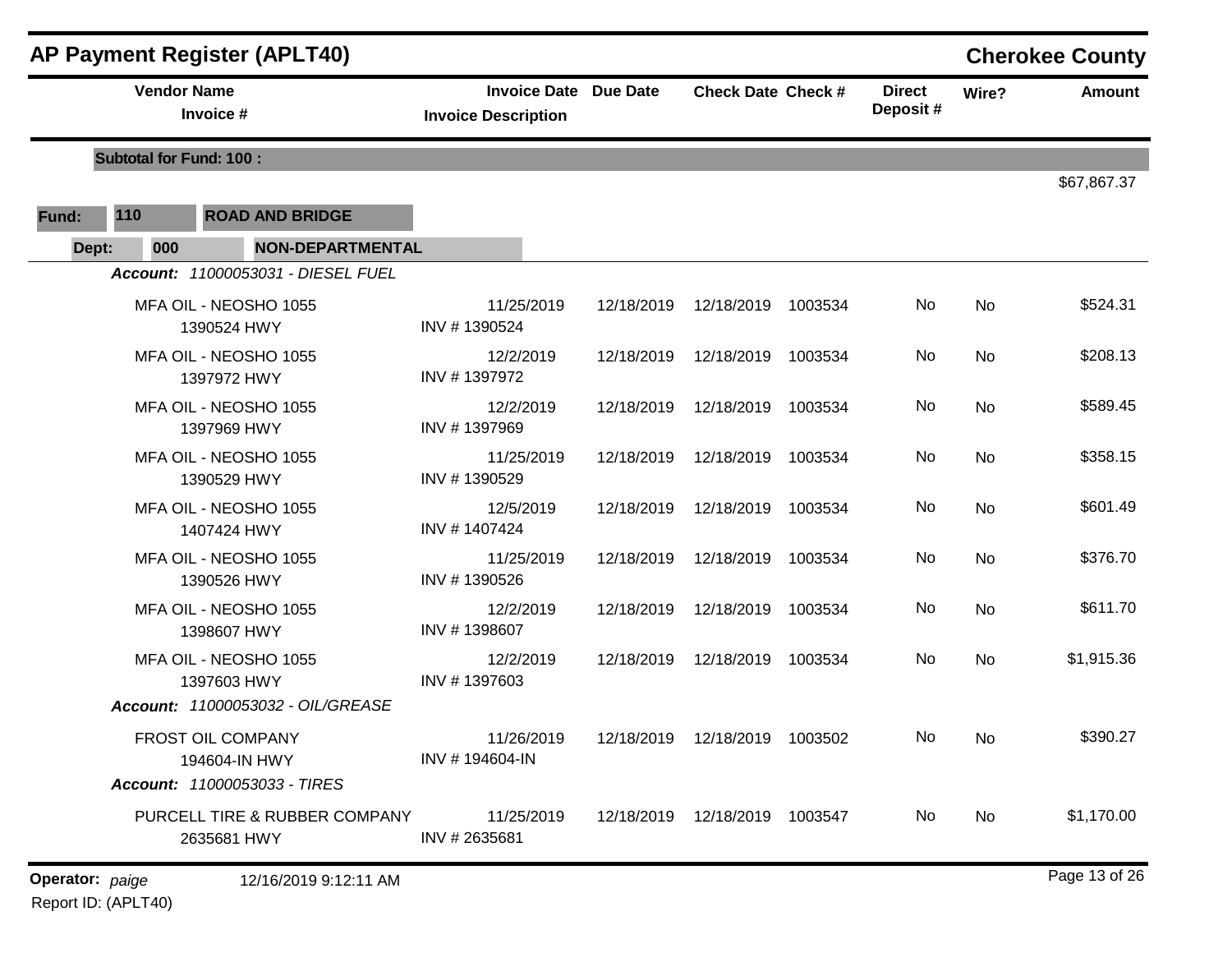| <b>AP Payment Register (APLT40)</b>                   |                                                     |            |                                 |                           |                | <b>Cherokee County</b> |
|-------------------------------------------------------|-----------------------------------------------------|------------|---------------------------------|---------------------------|----------------|------------------------|
| <b>Vendor Name</b><br>Invoice #                       | Invoice Date Due Date<br><b>Invoice Description</b> |            | <b>Check Date Check #</b>       | <b>Direct</b><br>Deposit# | Wire?          | <b>Amount</b>          |
| <b>Account: 11000053035 - ROCK</b>                    |                                                     |            |                                 |                           |                |                        |
| MULBERRY LIMESTONE QUARRY CO<br>23900 HWY             | 11/30/2019<br>INV #23900                            |            | 12/18/2019  12/18/2019  1003536 | No.                       | No             | \$8,067.61             |
| Account: 11000053042 - BREAKROOM SUPPLIES             |                                                     |            |                                 |                           |                |                        |
| CLEAN THE UNIFORM CO JOPLIN<br>20104270 HWY           | 12/2/2019<br>INV #20104270                          |            | 12/18/2019  12/18/2019  1003484 | No.                       | <b>No</b>      | \$94.08                |
| CLEAN THE UNIFORM CO JOPLIN<br>20102823 HWY           | 11/25/2019<br>INV #20102823                         |            | 12/18/2019  12/18/2019  1003484 | No.                       | <b>No</b>      | \$13.47                |
| APPLEMARKET<br>3607025 HWY                            | 12/5/2019<br>INV #3607025                           |            | 12/18/2019  12/18/2019  1003467 | No.                       | No             | \$9.65                 |
| Account: 11000053074 - UTILITIES/TELEPHONE BILLS      |                                                     |            |                                 |                           |                |                        |
| COLUMBUS TELEPHONE COMPANY<br>#2586                   | 12/1/2019<br>INV # 2586                             |            | 12/18/2019  12/18/2019  1003487 | No.                       | <b>No</b>      | \$175.37               |
| <b>CITY OF COLUMBUS</b><br>08-88010-00 HWY 6          | 11/26/2019<br>ACCT # 08-88010-00                    |            | 12/18/2019  12/18/2019  1003480 | No.                       | No             | \$110.00               |
| <b>KANSAS GAS SERVICE</b><br>510148149119141118 HWY 3 | 11/19/2019<br>ACCT #510148149119141118              | 12/18/2019 | 12/18/2019 1003521              | No.                       | <b>No</b>      | \$767.87               |
| <b>US CELLULAR</b><br>342469963 HWY                   | 11/20/2019<br>INV #342469963                        |            | 12/18/2019  12/18/2019  1003560 | No.                       | N <sub>o</sub> | \$52.73                |
| Account: 11000053075 - DUES/SUBSCRIPTIONS             |                                                     |            |                                 |                           |                |                        |
| MERCY MAUDE NORTON HOSPITAL COLUM<br>3196 HWY 2       | 12/1/2019<br>ACCT#3196                              | 12/18/2019 | 12/18/2019 1003533              | No.                       | <b>No</b>      | \$45.00                |
| KANSAS ASSOCIATION OF COUNTIES<br>13625 HWY           | 11/20/2019<br>INV #13625                            |            | 12/18/2019  12/18/2019  1003520 | No.                       | <b>No</b>      | \$440.00               |
| Account: 11000053079 - MACHINERY/EQUIPMENT            |                                                     |            |                                 |                           |                |                        |
| <b>TIM HATFIELD</b><br><b>HATFIELD</b>                | 12/3/2019<br><b>FENCE REPAIR</b>                    |            | 12/18/2019  12/18/2019  1003557 | No.                       | No             | \$450.00               |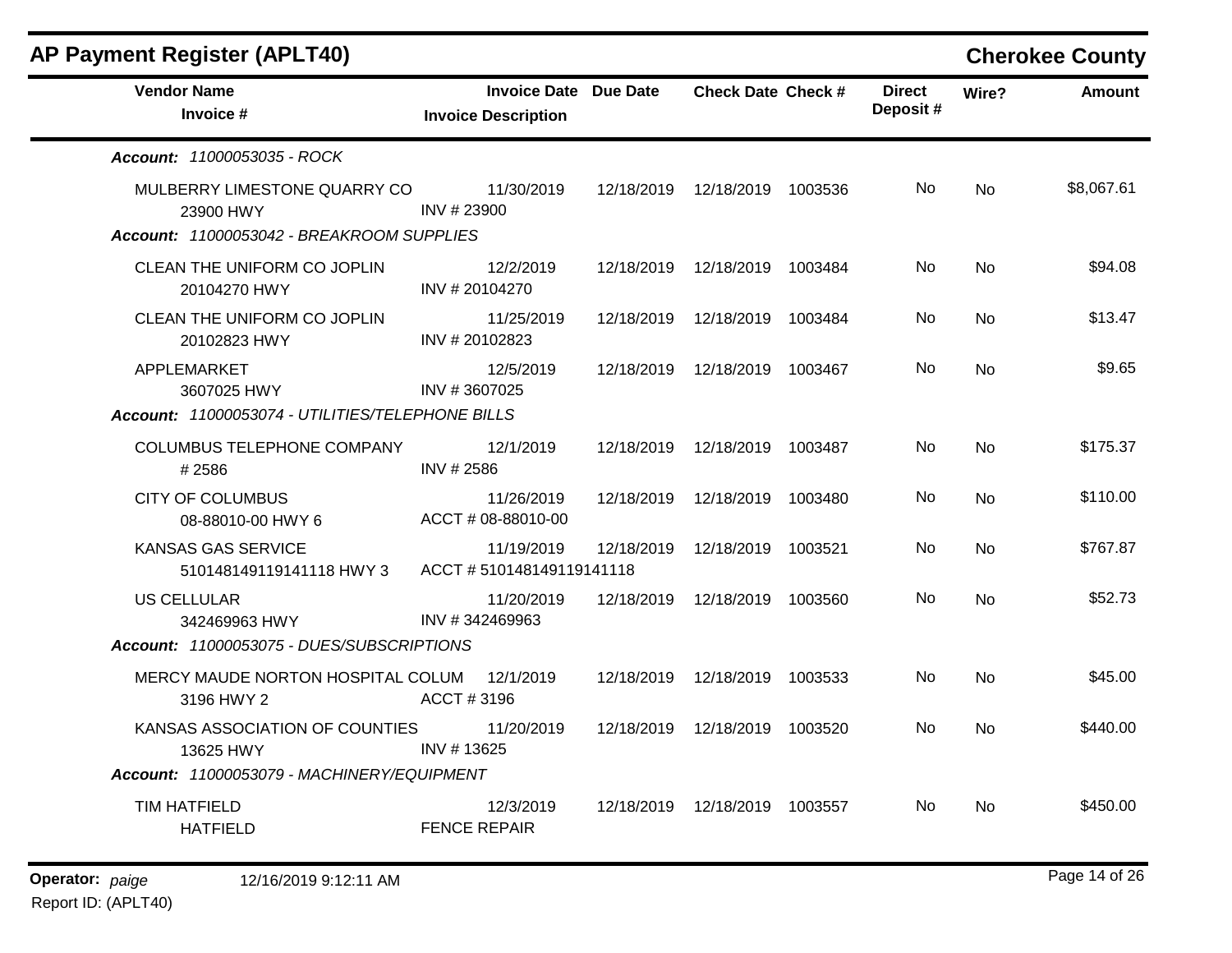| <b>AP Payment Register (APLT40)</b>                  | <b>Cherokee County</b>                                     |            |                                 |  |                           |           |               |  |
|------------------------------------------------------|------------------------------------------------------------|------------|---------------------------------|--|---------------------------|-----------|---------------|--|
| <b>Vendor Name</b><br>Invoice #                      | <b>Invoice Date Due Date</b><br><b>Invoice Description</b> |            | <b>Check Date Check #</b>       |  | <b>Direct</b><br>Deposit# | Wire?     | <b>Amount</b> |  |
| MUNICIPAL INDUSTRIAL SUPPLY<br>3080 HWY              | 12/4/2019<br>INV #3080                                     | 12/18/2019 | 12/18/2019 1003537              |  | No                        | <b>No</b> | \$35.82       |  |
| <b>FLEETPRIDE</b><br>35201237 HWY                    | 9/9/2019<br>INV #35201237                                  | 12/18/2019 | 12/18/2019 1003500              |  | No                        | No        | \$71.52       |  |
| NATALINIS AUTOMOTIVE<br>722012 HWY                   | 12/6/2019<br>INV #722012                                   | 12/18/2019 | 12/18/2019 1003539              |  | No                        | No        | \$1.80        |  |
| <b>GEBHARDT'S</b><br>742864 HWY                      | 12/9/2019<br>INV #742864                                   | 12/18/2019 | 12/18/2019 1003506              |  | No                        | No        | \$650.00      |  |
| <b>FARMERS COOPERATIVE ASSOCIATION</b><br>264868 HWY | 12/9/2019<br>INV #264868                                   | 12/18/2019 | 12/18/2019 1003499              |  | No                        | <b>No</b> | \$12.27       |  |
| TRUE VALUE COLUMBUS<br>A372928 HWY                   | 5/15/2019<br>INV # A372928                                 | 12/18/2019 | 12/18/2019 1003558              |  | No                        | No        | \$59.97       |  |
| NATALINIS AUTOMOTIVE<br>721969 HWY                   | 12/5/2019<br>INV #721969                                   | 12/18/2019 | 12/18/2019 1003539              |  | No                        | No        | \$47.12       |  |
| <b>HERITAGE TRACTOR</b><br>10569146 HWY              | 12/3/2019<br>INV #10569146                                 | 12/18/2019 | 12/18/2019 1003512              |  | No                        | <b>No</b> | (\$70.00)     |  |
| <b>POWERPLAN</b><br>87002-40937 HWY1                 | 12/4/2019<br>ACCT #87002-40937                             | 12/18/2019 | 12/18/2019 1003546              |  | No                        | <b>No</b> | \$7,712.10    |  |
| NATALINIS AUTOMOTIVE<br>721243 HWY                   | 11/26/2019<br>INV #721243                                  | 12/18/2019 | 12/18/2019 1003538              |  | No                        | No        | \$66.49       |  |
| <b>KIRKLAND</b><br>369544 HWY                        | 12/4/2019<br>INV #369544                                   | 12/18/2019 | 12/18/2019 1003525              |  | No                        | No        | \$19.00       |  |
| NATALINIS AUTOMOTIVE<br>721870 HWY                   | 12/4/2019<br>INV #721870                                   | 12/18/2019 | 12/18/2019 1003539              |  | No                        | No        | \$4.29        |  |
| NATALINIS AUTOMOTIVE<br>35904067 HWY                 | 9/18/2019<br>INV #35904067                                 |            | 12/18/2019  12/18/2019  1003538 |  | No                        | No        | \$200.76      |  |
| NATALINIS AUTOMOTIVE<br>721604 HWY                   | 12/2/2019<br>INV #721604                                   |            | 12/18/2019  12/18/2019  1003538 |  | No                        | No        | \$32.76       |  |

Report ID: (APLT40)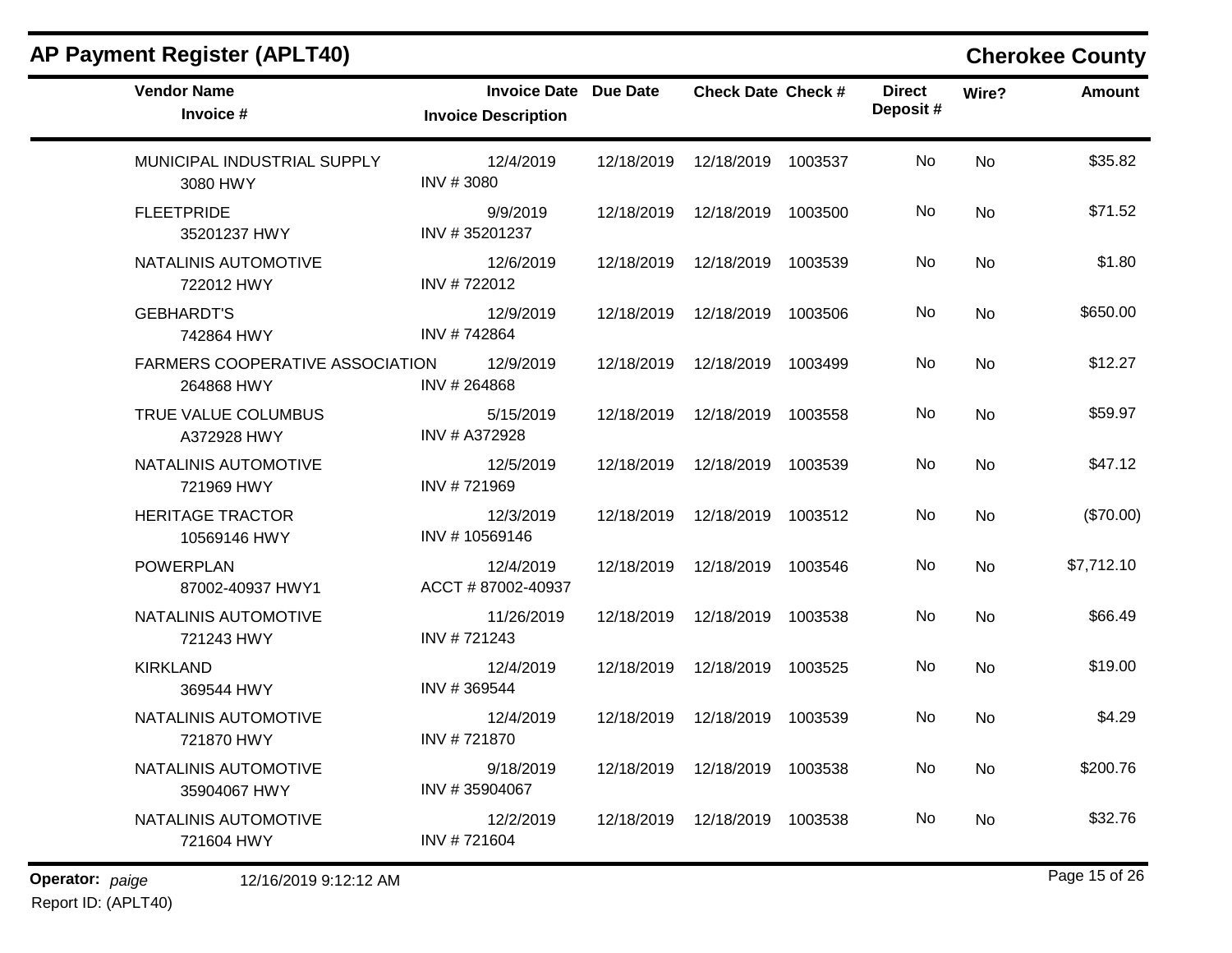| <b>AP Payment Register (APLT40)</b>    |                                                            |            |                                 |         |                           |           | <b>Cherokee County</b> |
|----------------------------------------|------------------------------------------------------------|------------|---------------------------------|---------|---------------------------|-----------|------------------------|
| <b>Vendor Name</b><br>Invoice #        | <b>Invoice Date Due Date</b><br><b>Invoice Description</b> |            | <b>Check Date Check #</b>       |         | <b>Direct</b><br>Deposit# | Wire?     | <b>Amount</b>          |
| NATALINIS AUTOMOTIVE<br>721362 HWY     | 11/27/2019<br>INV #721362                                  | 12/18/2019 | 12/18/2019                      | 1003538 | No                        | <b>No</b> | \$30.28                |
| NATALINIS AUTOMOTIVE<br>721315 HWY     | 11/26/2019<br>INV #721315                                  | 12/18/2019 | 12/18/2019                      | 1003538 | No                        | No        | \$4.40                 |
| NATALINIS AUTOMOTIVE<br>721610 HWY     | 12/2/2019<br>INV #721610                                   | 12/18/2019 | 12/18/2019                      | 1003538 | No                        | No        | \$59.76                |
| NATALINIS AUTOMOTIVE<br>721273 HWY     | 11/26/2019<br>INV #721273                                  | 12/18/2019 | 12/18/2019                      | 1003538 | No                        | <b>No</b> | \$14.62                |
| <b>KIRKLAND</b><br>369523 HWY          | 11/26/2019<br>INV #369523                                  | 12/18/2019 | 12/18/2019                      | 1003525 | No                        | No        | \$105.00               |
| NATALINIS AUTOMOTIVE<br>721174 HWY     | 11/25/2019<br>INV #721174                                  | 12/18/2019 | 12/18/2019                      | 1003538 | No                        | <b>No</b> | \$106.93               |
| NATALINIS AUTOMOTIVE<br>721383 HWY     | 11/27/2019<br>INV #721383                                  | 12/18/2019 | 12/18/2019                      | 1003538 | No                        | <b>No</b> | \$9.29                 |
| NATALINIS AUTOMOTIVE<br>721382 HWY     | 11/27/2019<br>INV #721382                                  | 12/18/2019 | 12/18/2019                      | 1003538 | No                        | <b>No</b> | \$18.99                |
| NATALINIS AUTOMOTIVE<br>721871 HWY     | 12/4/2019<br>INV #721871                                   | 12/18/2019 | 12/18/2019                      | 1003539 | No                        | No        | \$171.86               |
| NATALINIS AUTOMOTIVE<br>720865 HWY     | 11/21/2019<br>INV #720865                                  | 12/18/2019 | 12/18/2019                      | 1003538 | No                        | No        | \$95.76                |
| <b>KIRKLAND</b><br>590468 HWY          | 12/9/2019<br>INV #590468                                   | 12/18/2019 | 12/18/2019                      | 1003525 | No                        | <b>No</b> | \$27.18                |
| NATALINIS AUTOMOTIVE<br>721261 HWY     | 11/26/2019<br>INV #721261                                  | 12/18/2019 | 12/18/2019                      | 1003538 | No                        | No.       | \$5.60                 |
| H & K CAMPER SALES INC<br>19993 HWY    | 12/6/2019<br>INV #19993                                    |            | 12/18/2019  12/18/2019  1003508 |         | No                        | No        | \$15.04                |
| <b>HAROLD DEPENBUSCH</b><br>507670 HWY | 12/9/2019<br>INV #507670                                   |            | 12/18/2019  12/18/2019          | 1003509 | No                        | No        | \$180.00               |

Report ID: (APLT40)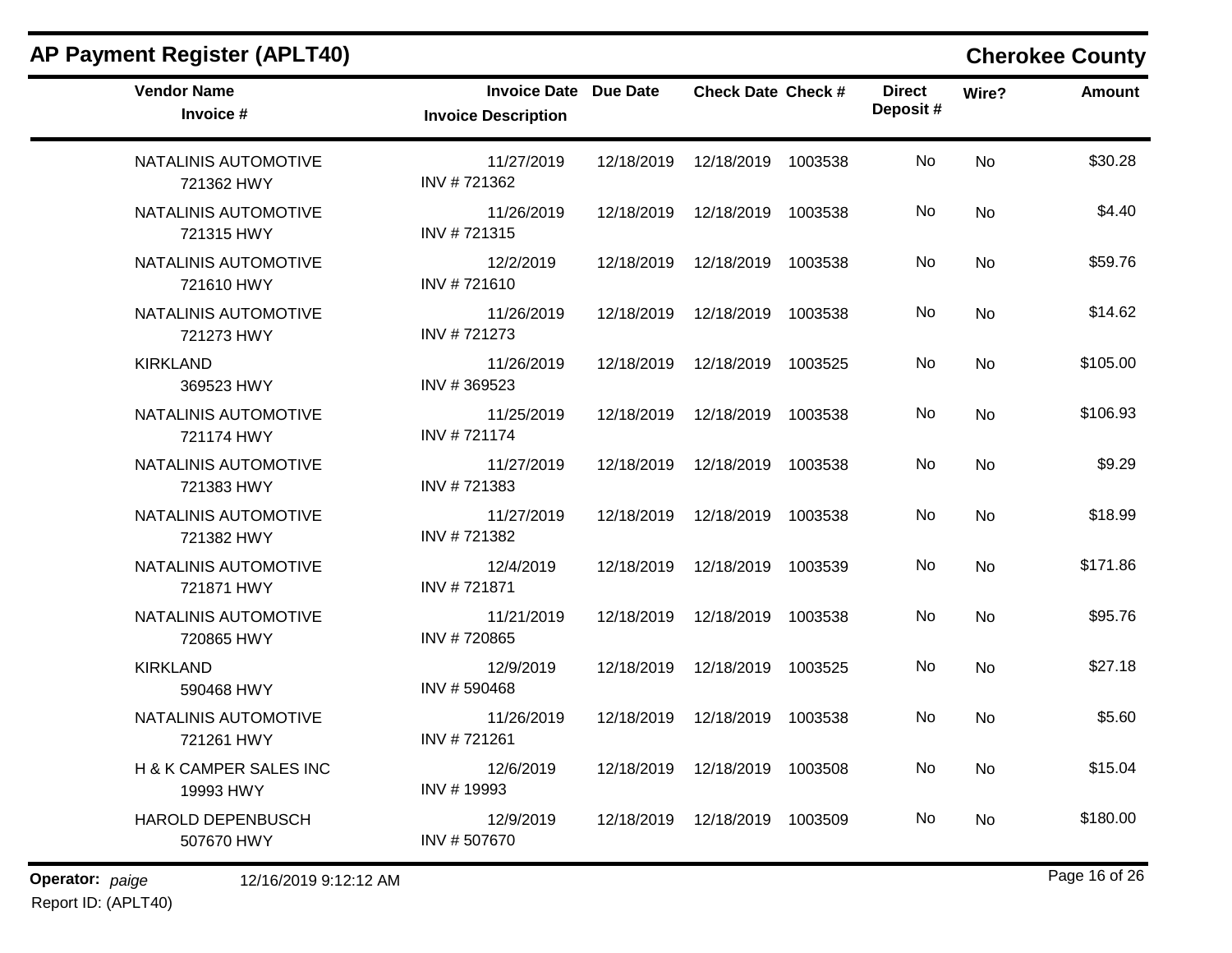| <b>AP Payment Register (APLT40)</b>                  |                                                            | <b>Cherokee County</b> |                                 |         |                           |           |               |
|------------------------------------------------------|------------------------------------------------------------|------------------------|---------------------------------|---------|---------------------------|-----------|---------------|
| <b>Vendor Name</b><br>Invoice #                      | <b>Invoice Date Due Date</b><br><b>Invoice Description</b> |                        | <b>Check Date Check #</b>       |         | <b>Direct</b><br>Deposit# | Wire?     | <b>Amount</b> |
| NATALINIS AUTOMOTIVE<br>721872 HWY                   | 12/4/2019<br>INV #721872                                   | 12/18/2019             | 12/18/2019                      | 1003539 | No                        | <b>No</b> | \$12.66       |
| JOPLIN FREIGHTLINER SALES INC<br>57741706 HWY        | 12/3/2019<br>INV #57741706                                 | 12/18/2019             | 12/18/2019 1003519              |         | No                        | No        | \$44.31       |
| <b>FARMERS COOPERATIVE ASSOCIATION</b><br>264473 HWY | 12/3/2019<br>INV #264473                                   | 12/18/2019             | 12/18/2019 1003499              |         | No                        | No        | \$6.99        |
| <b>FARMERS COOPERATIVE ASSOCIATION</b><br>264901 HWY | 12/9/2019<br>INV #264901                                   | 12/18/2019             | 12/18/2019                      | 1003499 | No                        | <b>No</b> | \$2.54        |
| <b>FLEETPRIDE</b><br>40866625 HWY                    | 11/26/2019<br>INV #40866625                                | 12/18/2019             | 12/18/2019                      | 1003500 | No                        | No        | \$129.86      |
| MIKE CARPINO FORD MERCURY INC<br>112707 HWY          | 12/3/2019<br>INV #112707                                   | 12/18/2019             | 12/18/2019                      | 1003535 | No                        | No        | \$30.73       |
| NATALINIS AUTOMOTIVE<br>1406699 HWY                  | 12/5/2019<br>INV #1406699                                  | 12/18/2019             | 12/18/2019                      | 1003538 | No                        | No        | \$583.32      |
| <b>COMMERCE BANK</b><br>0000-5977-5981 HWY           | 11/18/2019<br>0000-5977-5981                               | 12/18/2019             | 12/18/2019                      | 1003488 | No                        | No        | \$288.30      |
| JOHN FABICK TRACTOR CO<br>PIJ00378519 HWY            | 12/9/2019<br>INV # PIJ00378519                             | 12/18/2019             | 12/18/2019                      | 1003518 | No                        | <b>No</b> | \$29.28       |
| NATALINIS AUTOMOTIVE<br>721670 HWY                   | 12/2/2019<br>INV #721670                                   | 12/18/2019             | 12/18/2019                      | 1003538 | No                        | No        | \$36.50       |
| NATALINIS AUTOMOTIVE<br>721737 HWY                   | 12/3/2019<br>INV #721737                                   | 12/18/2019             | 12/18/2019                      | 1003539 | No                        | No        | \$24.99       |
| NATALINIS AUTOMOTIVE<br>721726 HWY                   | 12/3/2019<br>INV #721726                                   | 12/18/2019             | 12/18/2019                      | 1003539 | No                        | No        | \$184.52      |
| NATALINIS AUTOMOTIVE<br>721700 HWY                   | 12/3/2019<br>INV #721700                                   |                        | 12/18/2019  12/18/2019          | 1003539 | No                        | No        | \$36.26       |
| <b>CALLS SERVICE</b><br>84842 HWY                    | 11/4/2019<br>INV #84842                                    |                        | 12/18/2019  12/18/2019  1003472 |         | No                        | No        | \$269.00      |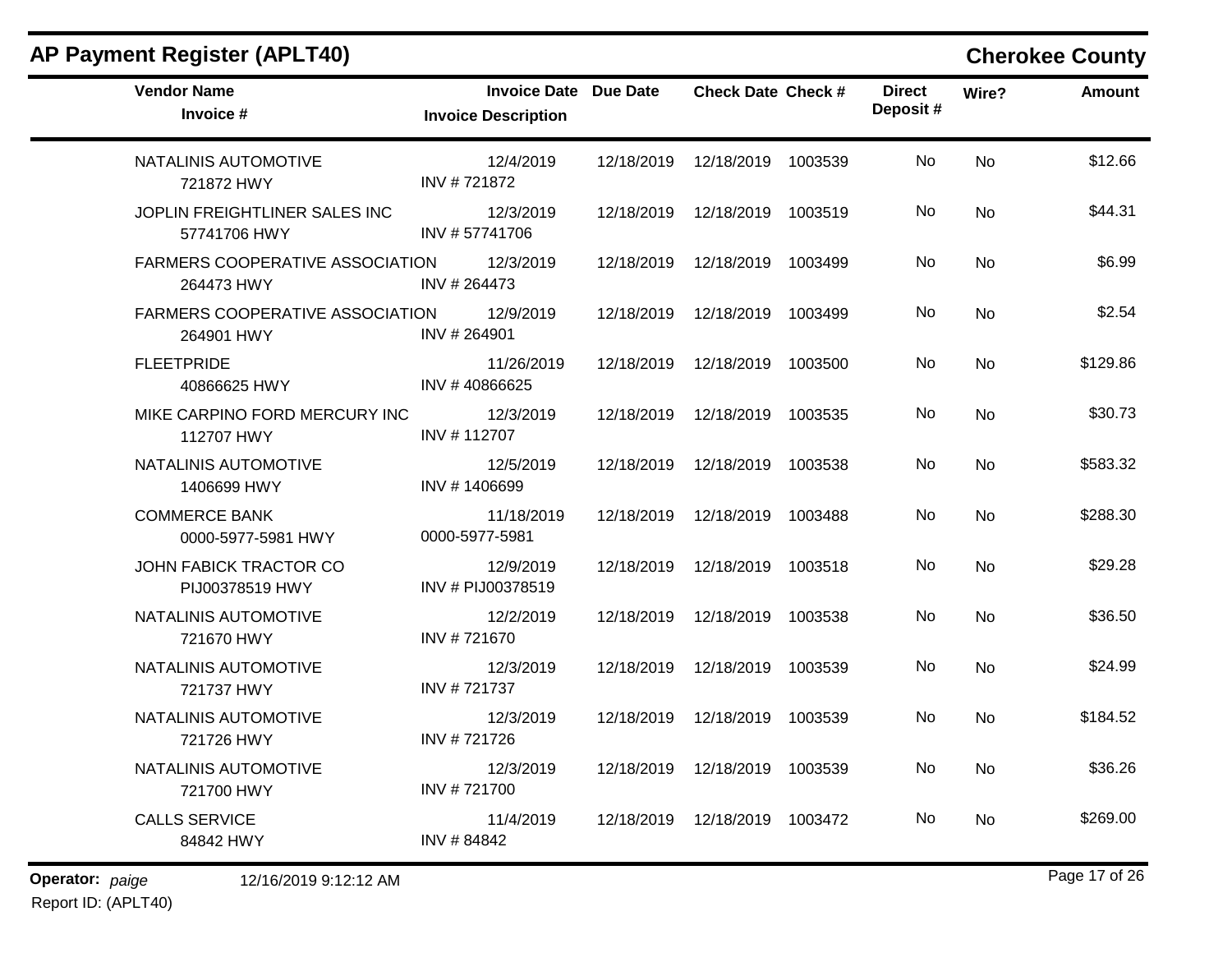|                 |                                | <b>AP Payment Register (APLT40)</b>                                                   |                                                            |            |                           |         |                           |           | <b>Cherokee County</b> |
|-----------------|--------------------------------|---------------------------------------------------------------------------------------|------------------------------------------------------------|------------|---------------------------|---------|---------------------------|-----------|------------------------|
|                 |                                | <b>Vendor Name</b><br>Invoice #                                                       | <b>Invoice Date Due Date</b><br><b>Invoice Description</b> |            | <b>Check Date Check #</b> |         | <b>Direct</b><br>Deposit# | Wire?     | <b>Amount</b>          |
|                 |                                | <b>HYSPECO INC</b><br>320720 HWY                                                      | 12/3/2019<br>INV #320720                                   | 12/18/2019 | 12/18/2019 1003513        |         | No                        | <b>No</b> | \$38.69                |
|                 |                                | JAY HATFIELD DODGE<br>17373 HWY                                                       | 11/19/2019<br>INV #17373                                   | 12/18/2019 | 12/18/2019 1003517        |         | No                        | <b>No</b> | \$23.31                |
|                 |                                | <b>HERITAGE TRACTOR</b><br>10563660 HWY                                               | 11/25/2019<br>INV #10563660                                | 12/18/2019 | 12/18/2019 1003512        |         | No.                       | No        | \$450.02               |
|                 | <b>KIRKLAND</b>                | 589799 HWY                                                                            | 11/30/2019<br>INV #589799                                  | 12/18/2019 | 12/18/2019                | 1003525 | No                        | <b>No</b> | \$549.00               |
|                 |                                | <b>LOUIS W SCHREINER</b><br>DEC 18TH HWY                                              | 12/3/2019<br>DEC 23RD SAFETY MEETING                       | 12/18/2019 | 12/18/2019 1003528        |         | No                        | <b>No</b> | \$50.00                |
|                 |                                | Account: 11000053089 - OTHER CONTRACTUAL                                              |                                                            |            |                           |         |                           |           |                        |
|                 |                                | <b>CINTAS FIRST AID &amp; SAFETY</b><br>8404399048 HWY                                | 11/22/2019<br>INV #8404399048                              | 12/18/2019 | 12/18/2019 1003479        |         | No                        | <b>No</b> | \$37.45                |
|                 |                                | <b>MERCY JOPLIN</b><br>612255278 HWY                                                  | 11/23/2019<br>INV # 612255278                              | 12/18/2019 | 12/18/2019 1003532        |         | No                        | No        | \$59.00                |
|                 |                                | OCCUPATIONAL HEALTH SERVICES<br>9470 HWY                                              | 12/2/2019<br>INV #9470 RANDOMS                             | 12/18/2019 | 12/18/2019 1003541        |         | No.                       | No        | \$164.00               |
|                 |                                | <b>Subtotal for Department: 000:</b>                                                  |                                                            |            |                           |         |                           |           |                        |
|                 |                                |                                                                                       |                                                            |            |                           |         |                           |           | \$29,710.68            |
|                 | <b>Subtotal for Fund: 110:</b> |                                                                                       |                                                            |            |                           |         |                           |           |                        |
|                 |                                |                                                                                       |                                                            |            |                           |         |                           |           | \$29,710.68            |
| Fund:           | 140                            | <b>HEALTH</b>                                                                         |                                                            |            |                           |         |                           |           |                        |
| Dept:           | 000                            | <b>NON-DEPARTMENTAL</b>                                                               |                                                            |            |                           |         |                           |           |                        |
|                 |                                | Account: 14000053021 - PRINTING/OFFICE SUPPLIES                                       |                                                            |            |                           |         |                           |           |                        |
|                 |                                | DIGITAL DOLPHIN SUPPLIES<br>SIN128893<br>Account: 14000053025 - PARTS/VEHICLE REPAIRS | 12/4/2019<br><b>INV SIN128893</b>                          | 12/18/2019 | 12/18/2019 1003494        |         | No                        | No        | \$256.15               |
|                 |                                |                                                                                       |                                                            |            |                           |         |                           |           |                        |
| Operator: paige |                                | 12/16/2019 9:12:12 AM                                                                 |                                                            |            |                           |         |                           |           | Page 18 of 26          |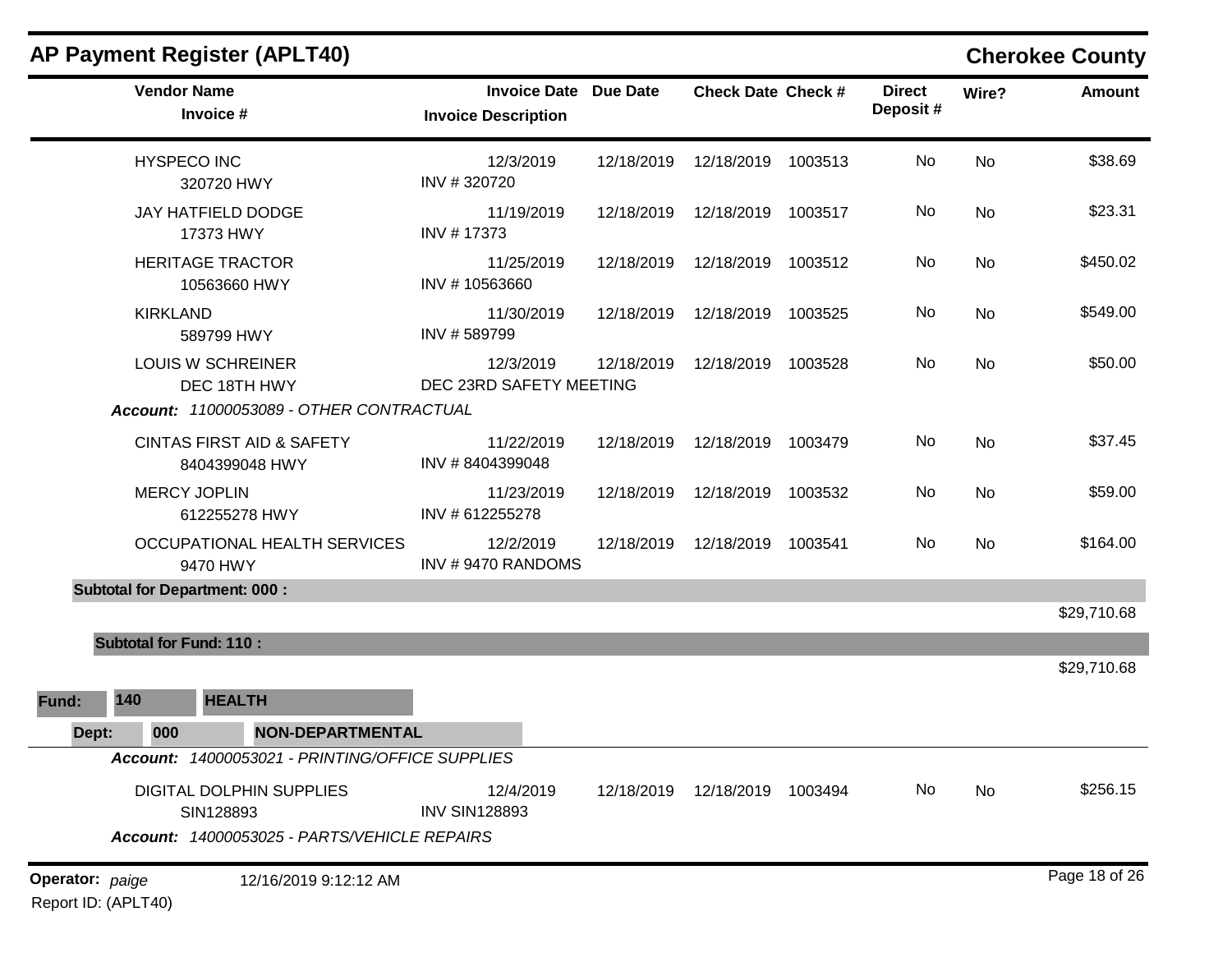| <b>Vendor Name</b><br>Invoice #                                                                           | <b>Invoice Date Due Date</b><br><b>Invoice Description</b> |            | <b>Check Date Check #</b>       |         | <b>Direct</b><br>Deposit# | Wire?          | Amount     |
|-----------------------------------------------------------------------------------------------------------|------------------------------------------------------------|------------|---------------------------------|---------|---------------------------|----------------|------------|
| <b>WEX BANK</b><br>62571780<br>Account: 14000053043 - HEALTH DEPT MED SUPPLIES                            | 12/4/2019<br>INV 62571780                                  | 12/18/2019 | 12/18/2019 1003562              |         | No.                       | N <sub>0</sub> | \$79.16    |
| <b>KDHE</b><br>5994                                                                                       | 12/9/2019<br>PPD 10 TEST VIAL                              |            | 12/18/2019  12/18/2019  1003523 |         | No                        | <b>No</b>      | \$58.00    |
| <b>GLAXOSMITHKLINE PHARMACEUTICALS</b><br>8253011368<br>Account: 14000053072 - GAS, ELECTRIC, WATER/PHONE | 12/9/2019<br>INV 8253011368                                |            | 12/18/2019  12/18/2019  1003507 |         | No                        | <b>No</b>      | \$1,181.50 |
| <b>CITY OF COLUMBUS</b><br>1218 HE                                                                        | 12/4/2019<br>ACCT 07-17240-00                              | 12/18/2019 | 12/18/2019 1003481              |         | <b>No</b>                 | <b>No</b>      | \$55.00    |
| <b>COLUMBUS TELEPHONE COMPANY</b><br>1218 HE1                                                             | 12/4/2019<br><b>ACCT 2060</b>                              | 12/18/2019 | 12/18/2019                      | 1003486 | No.                       | <b>No</b>      | \$392.69   |
| <b>KANSAS GAS SERVICE</b><br>1218 HE                                                                      | 12/4/2019<br>ACCT 510080477 1188672 27                     | 12/18/2019 | 12/18/2019                      | 1003521 | No.                       | <b>No</b>      | \$93.88    |
| <b>COLUMBUS TELEPHONE COMPANY</b><br>1218 HE<br>Account: 14000053076 - PROFESSIONAL SERVICES              | 12/4/2019<br><b>ACCT 2311</b>                              | 12/18/2019 | 12/18/2019 1003486              |         | No.                       | <b>No</b>      | \$51.20    |
| CRAW-KAN TELEPHONE COOPERATIVE INC<br>1218 HE<br>Account: 14000053182 - CONTRACTS                         | 12/9/2019<br>ACCT 129793                                   | 12/18/2019 | 12/18/2019 1003492              |         | No                        | <b>No</b>      | \$21.25    |
| MEDICAL WASTE SERVICES<br>W85061                                                                          | 12/4/2019<br><b>INV W85061</b>                             | 12/18/2019 | 12/18/2019 1003531              |         | No                        | <b>No</b>      | \$99.00    |
| POSTMASTER GENERAL<br>1218 HE                                                                             | 12/4/2019<br>PO BOX 107 HEALTH DEPT RENTAL                 | 12/18/2019 | 12/18/2019 1003545              |         | No.                       | <b>No</b>      | \$92.00    |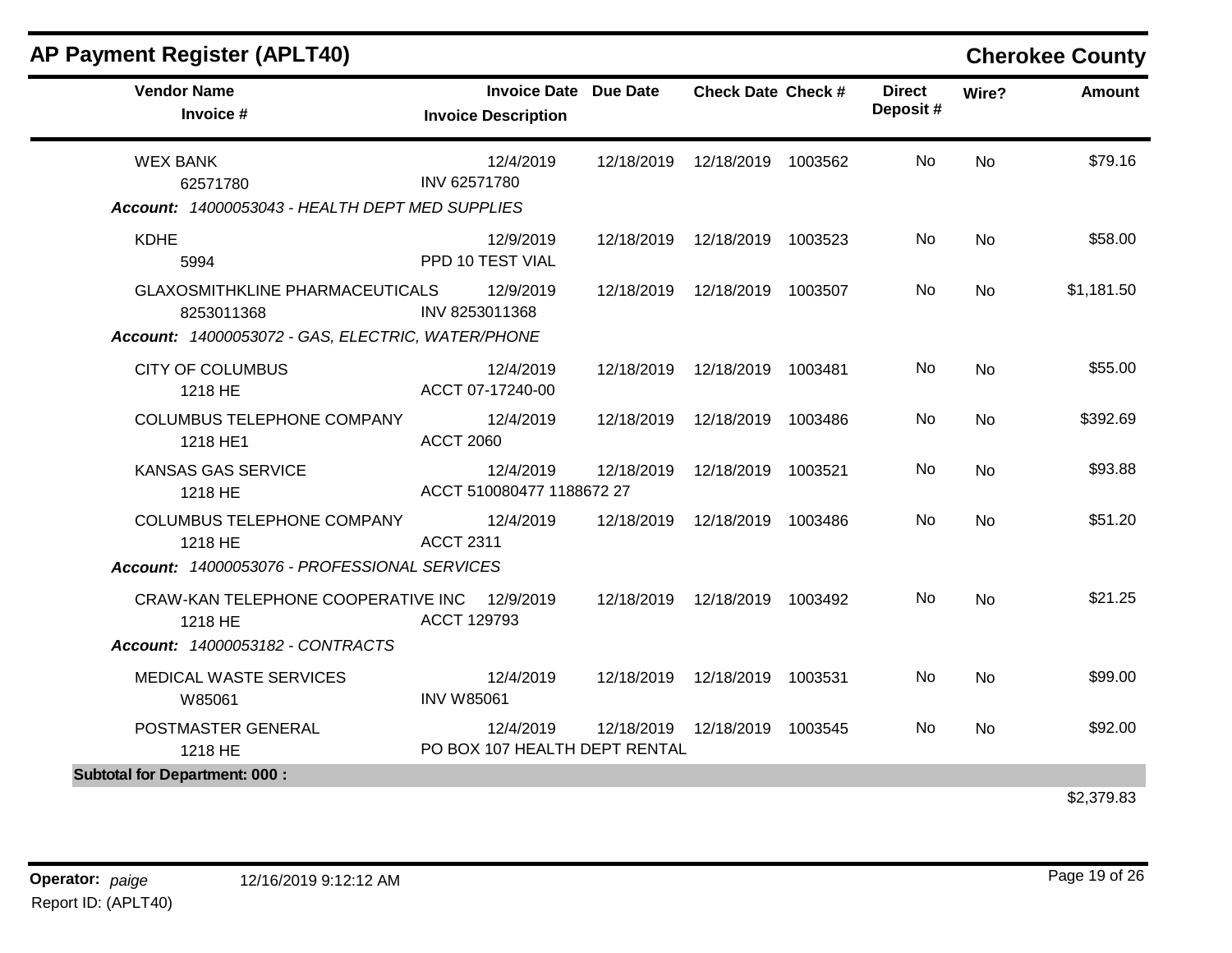|       |                                | <b>AP Payment Register (APLT40)</b>                                     |                                  |                              |                           |         |                           |           | <b>Cherokee County</b> |
|-------|--------------------------------|-------------------------------------------------------------------------|----------------------------------|------------------------------|---------------------------|---------|---------------------------|-----------|------------------------|
|       | <b>Vendor Name</b>             | Invoice #                                                               | <b>Invoice Description</b>       | <b>Invoice Date Due Date</b> | <b>Check Date Check #</b> |         | <b>Direct</b><br>Deposit# | Wire?     | <b>Amount</b>          |
|       | <b>Subtotal for Fund: 140:</b> |                                                                         |                                  |                              |                           |         |                           |           |                        |
| Fund: | 160                            | <b>DIRECT ELECTION</b>                                                  |                                  |                              |                           |         |                           |           | \$2,379.83             |
| Dept: | 000                            | <b>NON-DEPARTMENTAL</b>                                                 |                                  |                              |                           |         |                           |           |                        |
|       |                                | Account: 16000053023 - EMPLOYEE FOOD/MEALS                              |                                  |                              |                           |         |                           |           |                        |
|       |                                | <b>COMMERCE BANK</b><br>1218 EL<br>Account: 16000053029 - MISC SUPPLIES | 12/9/2019<br>ACCT 0001-1617-9771 | 12/18/2019                   | 12/18/2019                | 1003488 | <b>No</b>                 | <b>No</b> | \$129.13               |
|       |                                | <b>ELECTION SYSTEMS &amp; SOFTWARE</b><br>1097580                       | 12/9/2019<br><b>INV 1097580</b>  | 12/18/2019                   | 12/18/2019 1003495        |         | No.                       | <b>No</b> | \$234.79               |
|       |                                | <b>Subtotal for Department: 000:</b>                                    |                                  |                              |                           |         |                           |           | \$363.92               |
|       | <b>Subtotal for Fund: 160:</b> |                                                                         |                                  |                              |                           |         |                           |           |                        |
|       |                                |                                                                         |                                  |                              |                           |         |                           |           | \$363.92               |
| Fund: | 224                            | <b>CHEROKEE COUNTY 911</b>                                              |                                  |                              |                           |         |                           |           |                        |
| Dept: | 000                            | <b>NON-DEPARTMENTAL</b>                                                 |                                  |                              |                           |         |                           |           |                        |
|       |                                | Account: 22400053300 - MISC PAID OUT                                    |                                  |                              |                           |         |                           |           |                        |
|       |                                | <b>CENTURYLINK</b><br>1218                                              | 12/5/2019<br>ACCT 313409961      | 12/18/2019                   | 12/18/2019                | 1003474 | No                        | No        | \$476.00               |
|       |                                | <b>VERIZON WIRELESS</b><br>9842457923                                   | 12/4/2019<br>INV 9842457923      | 12/18/2019                   | 12/18/2019 1003561        |         | No                        | <b>No</b> | \$1,000.25             |
|       |                                | CRAW-KAN TELEPHONE COOPERATIVE INC<br>1218                              | 12/4/2019<br>INV 1818SZ10901.042 | 12/18/2019                   | 12/18/2019                | 1003492 | No                        | <b>No</b> | \$98.00                |
|       |                                | <b>Subtotal for Department: 000:</b>                                    |                                  |                              |                           |         |                           |           |                        |
|       |                                |                                                                         |                                  |                              |                           |         |                           |           | <b>41 574 95</b>       |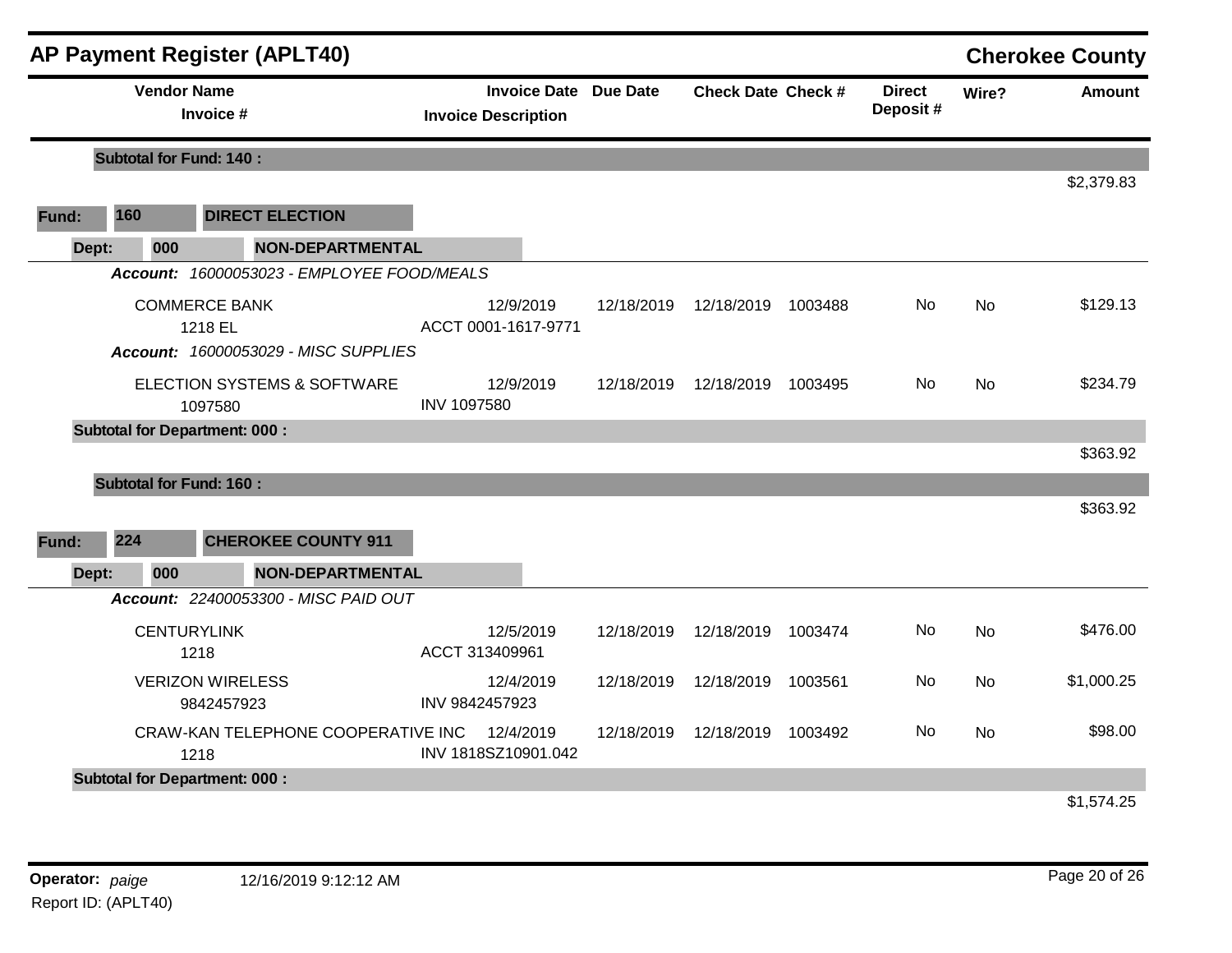|       |     |                    | <b>AP Payment Register (APLT40)</b>             |                                              |                              |                                 |         |                           |           | <b>Cherokee County</b> |
|-------|-----|--------------------|-------------------------------------------------|----------------------------------------------|------------------------------|---------------------------------|---------|---------------------------|-----------|------------------------|
|       |     | <b>Vendor Name</b> | Invoice #                                       | <b>Invoice Description</b>                   | <b>Invoice Date Due Date</b> | <b>Check Date Check #</b>       |         | <b>Direct</b><br>Deposit# | Wire?     | <b>Amount</b>          |
|       |     |                    | <b>Subtotal for Fund: 224:</b>                  |                                              |                              |                                 |         |                           |           |                        |
| Fund: | 230 |                    | <b>APPRAISER COSTS</b>                          |                                              |                              |                                 |         |                           |           | \$1,574.25             |
| Dept: |     | 000                | <b>NON-DEPARTMENTAL</b>                         |                                              |                              |                                 |         |                           |           |                        |
|       |     |                    | Account: 23000053021 - PRINTING/OFFICE SUPPLIES |                                              |                              |                                 |         |                           |           |                        |
|       |     | <b>SUMNERONE</b>   | 2369978                                         | 12/4/2019<br><b>INV 2369978</b>              | 12/18/2019                   | 12/18/2019                      | 1003554 | No.                       | <b>No</b> | \$83.34                |
|       |     |                    | Account: 23000053023 - EMPLOYEE FOOD/MEALS      |                                              |                              |                                 |         |                           |           |                        |
|       |     |                    | <b>COMMERCE BANK</b><br>1218 APP                | 12/9/2019<br>ACCT 0000-3163-7697             | 12/18/2019                   | 12/18/2019                      | 1003488 | No                        | <b>No</b> | \$9.59                 |
|       |     |                    | Account: 23000053029 - MISC SUPPLIES            |                                              |                              |                                 |         |                           |           |                        |
|       |     |                    | <b>COMMERCE BANK</b><br>1218 APP                | 12/9/2019<br>ACCT 0000-3163-7697             |                              | 12/18/2019  12/18/2019          | 1003488 | No.                       | No        | \$8.10                 |
|       |     |                    | <b>Account: 23000053030 - GASOLINE</b>          |                                              |                              |                                 |         |                           |           |                        |
|       |     | <b>MARK HIXON</b>  | 1218                                            | 12/5/2019<br>MILEAGE/TOPEKA                  |                              | 12/18/2019  12/18/2019  1003530 |         | No                        | <b>No</b> | \$209.38               |
|       |     |                    | Account: 23000053074 - TELEPHONE BILLS          |                                              |                              |                                 |         |                           |           |                        |
|       |     |                    | COLUMBUS TELEPHONE COMPANY<br>1218              | 12/9/2019<br><b>ACCT 7577</b>                |                              | 12/18/2019  12/18/2019  1003486 |         | No.                       | <b>No</b> | \$275.43               |
|       |     |                    | Account: 23000053075 - DUES/SUBSCRIPTIONS       |                                              |                              |                                 |         |                           |           |                        |
|       |     |                    | POSTMASTER GENERAL<br>1218                      | 12/4/2019<br>PO BOX 352 YEARLY RENTAL        | 12/18/2019                   | 12/18/2019                      | 1003545 | No                        | <b>No</b> | \$150.00               |
|       |     |                    | CHEROKEE COUNTY NEWS-ADVOCATE<br>0530296        | 12/4/2019<br>12 MONTH SUBSCRIPTION/APPRAISER | 12/18/2019                   | 12/18/2019                      | 1003476 | No                        | No        | \$41.25                |
|       |     |                    | <b>Subtotal for Department: 000:</b>            |                                              |                              |                                 |         |                           |           |                        |
|       |     |                    |                                                 |                                              |                              |                                 |         |                           |           | \$777.09               |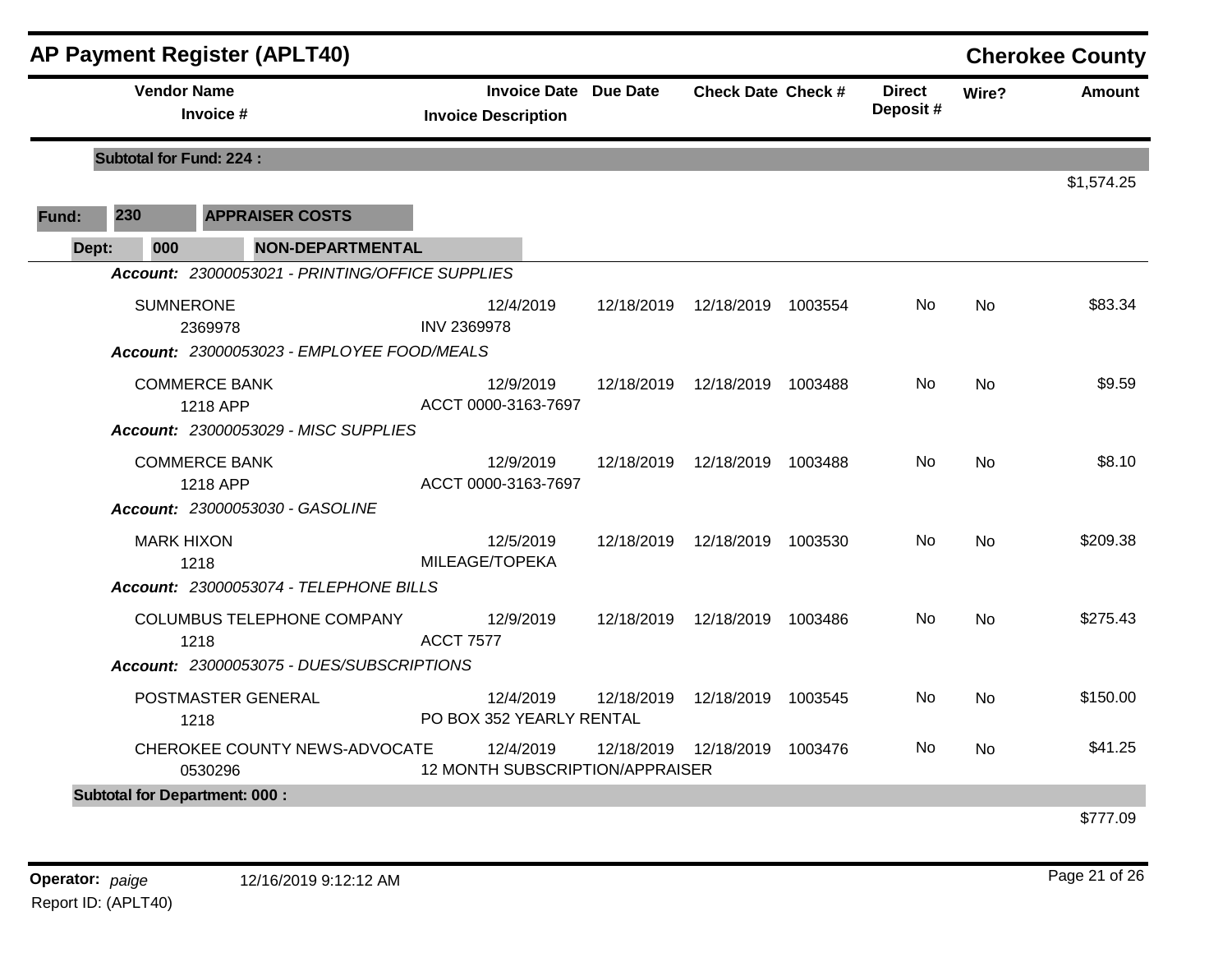|       |                                      | <b>AP Payment Register (APLT40)</b>         |                                |           |                              |                           |         |                           |           | <b>Cherokee County</b> |
|-------|--------------------------------------|---------------------------------------------|--------------------------------|-----------|------------------------------|---------------------------|---------|---------------------------|-----------|------------------------|
|       | <b>Vendor Name</b>                   | Invoice #                                   | <b>Invoice Description</b>     |           | <b>Invoice Date Due Date</b> | <b>Check Date Check #</b> |         | <b>Direct</b><br>Deposit# | Wire?     | Amount                 |
|       | <b>Subtotal for Fund: 230:</b>       |                                             |                                |           |                              |                           |         |                           |           |                        |
|       |                                      |                                             |                                |           |                              |                           |         |                           |           | \$777.09               |
| Fund: | 260                                  | <b>EMPLOYEE BENEFITS</b>                    |                                |           |                              |                           |         |                           |           |                        |
| Dept: | 000                                  | <b>NON-DEPARTMENTAL</b>                     |                                |           |                              |                           |         |                           |           |                        |
|       |                                      | Account: 26000053203 - KPERS W/H            |                                |           |                              |                           |         |                           |           |                        |
|       |                                      | <b>KRISTINA MANES</b><br>1218               | REIMB KPERS TAKEN OUT IN ERROR | 12/4/2019 | 12/18/2019                   | 12/18/2019                | 1003527 | No.                       | <b>No</b> | \$34.40                |
|       | <b>Subtotal for Department: 000:</b> |                                             |                                |           |                              |                           |         |                           |           |                        |
|       |                                      |                                             |                                |           |                              |                           |         |                           |           | \$34.40                |
|       | <b>Subtotal for Fund: 260:</b>       |                                             |                                |           |                              |                           |         |                           |           |                        |
|       |                                      |                                             |                                |           |                              |                           |         |                           |           | \$34.40                |
| Fund: | 300                                  | <b>SERVICE FOR ELDERLY</b>                  |                                |           |                              |                           |         |                           |           |                        |
| Dept: | 000                                  | NON-DEPARTMENTAL                            |                                |           |                              |                           |         |                           |           |                        |
|       |                                      | Account: 30000053072 - GAS, ELECTRIC, WATER |                                |           |                              |                           |         |                           |           |                        |
|       |                                      | <b>KANSAS GAS SERVICE</b><br>1218 EL1       | ACCT 510020083 1175382 00      | 12/4/2019 | 12/18/2019                   | 12/18/2019                | 1003521 | No                        | <b>No</b> | \$51.01                |
|       |                                      | <b>KANSAS GAS SERVICE</b><br>1218 EL        | ACCT 510074383 1179346 45      | 12/4/2019 | 12/18/2019                   | 12/18/2019                | 1003521 | No                        | <b>No</b> | \$107.69               |
|       |                                      | <b>CITY OF GALENA</b><br>1218               | ACCT 10006000                  | 12/4/2019 | 12/18/2019                   | 12/18/2019 1003482        |         | No                        | No        | \$123.16               |
|       |                                      | <b>KANSAS GAS SERVICE</b><br>1218           | ACCT 510724504 2014982 18      | 12/4/2019 | 12/18/2019                   | 12/18/2019                | 1003521 | No                        | No        | \$44.43                |
|       |                                      | <b>KANSAS GAS SERVICE</b><br>1218 EL2       | ACCT 512076592 1191351 09      | 12/4/2019 | 12/18/2019                   | 12/18/2019 1003521        |         | No.                       | No        | \$126.40               |
|       |                                      | <b>CITY OF COLUMBUS</b><br>1218 EL          | ACCT 07-48820-01               | 12/4/2019 | 12/18/2019                   | 12/18/2019 1003481        |         | No.                       | No        | \$54.56                |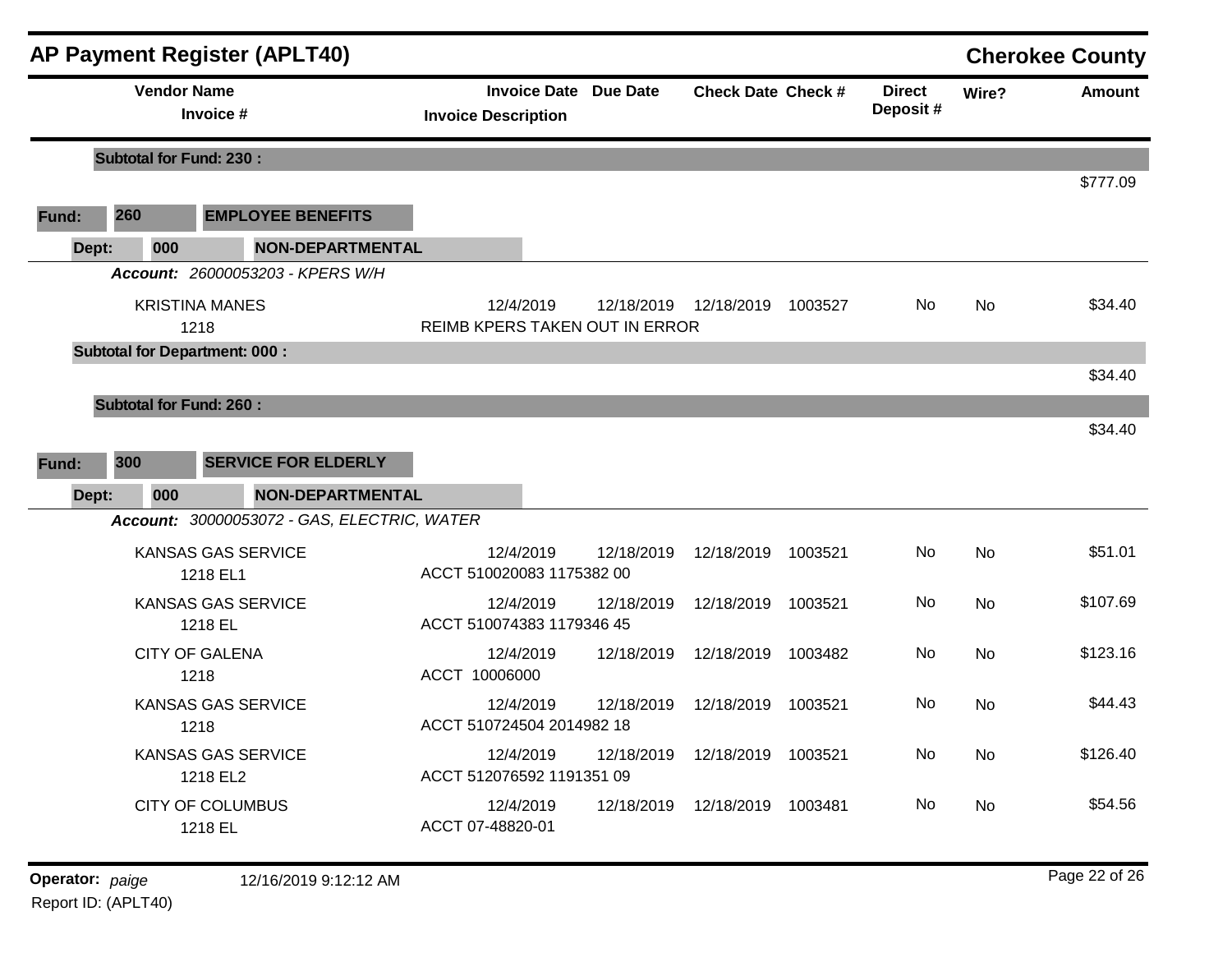|       |                                       | <b>AP Payment Register (APLT40)</b>         |                                                            |            |                           |                           |           | <b>Cherokee County</b> |
|-------|---------------------------------------|---------------------------------------------|------------------------------------------------------------|------------|---------------------------|---------------------------|-----------|------------------------|
|       | <b>Vendor Name</b>                    | Invoice #                                   | <b>Invoice Date Due Date</b><br><b>Invoice Description</b> |            | <b>Check Date Check #</b> | <b>Direct</b><br>Deposit# | Wire?     | <b>Amount</b>          |
|       |                                       | Account: 30000053074 - TELEPHONE BILLS      |                                                            |            |                           |                           |           |                        |
|       | <b>CENTURYLINK</b>                    | 1218                                        | 12/4/2019<br>ACCT 320494722, 320497874                     | 12/18/2019 | 12/18/2019 1003473        | No                        | No        | \$0.01                 |
|       | <b>CENTURYLINK</b>                    | 1218                                        | 12/4/2019<br>ACCT 320494722                                | 12/18/2019 | 12/18/2019 1003473        | No                        | <b>No</b> | \$0.01                 |
|       | <b>CENTURYLINK</b>                    | 1218 EL                                     | 12/9/2019<br>ACCT 313355170                                | 12/18/2019 | 12/18/2019 1003474        | No                        | <b>No</b> | \$184.72               |
|       | <b>CENTURYLINK</b>                    | 1218 EL1                                    | 12/9/2019<br>ACCT 313571296                                | 12/18/2019 | 12/18/2019 1003474        | No                        | No        | \$152.34               |
|       |                                       | <b>Subtotal for Department: 000:</b>        |                                                            |            |                           |                           |           |                        |
| Fund: | <b>Subtotal for Fund: 300:</b><br>304 | <b>SPIDER PROGRAM</b>                       |                                                            |            |                           |                           |           | \$844.33               |
| Dept: | 000                                   | <b>NON-DEPARTMENTAL</b>                     |                                                            |            |                           |                           |           |                        |
|       |                                       | Account: 30400053300 - MISC PAID OUT        |                                                            |            |                           |                           |           |                        |
|       |                                       | OFFENDER WATCH<br>43402                     | 12/9/2019<br><b>INV 43402</b>                              | 12/18/2019 | 12/18/2019 1003542        | No                        | No        | \$1,883.44             |
|       |                                       | <b>Subtotal for Department: 000:</b>        |                                                            |            |                           |                           |           |                        |
|       |                                       |                                             |                                                            |            |                           |                           |           | \$1,883.44             |
|       | <b>Subtotal for Fund: 304:</b>        |                                             |                                                            |            |                           |                           |           |                        |
|       |                                       |                                             |                                                            |            |                           |                           |           | \$1,883.44             |
| Fund: | 330                                   | <b>SEWER DISTRICT#1 OPER</b>                |                                                            |            |                           |                           |           |                        |
| Dept: | 000                                   | <b>NON-DEPARTMENTAL</b>                     |                                                            |            |                           |                           |           |                        |
|       |                                       | Account: 33000053072 - GAS, ELECTRIC, WATER |                                                            |            |                           |                           |           |                        |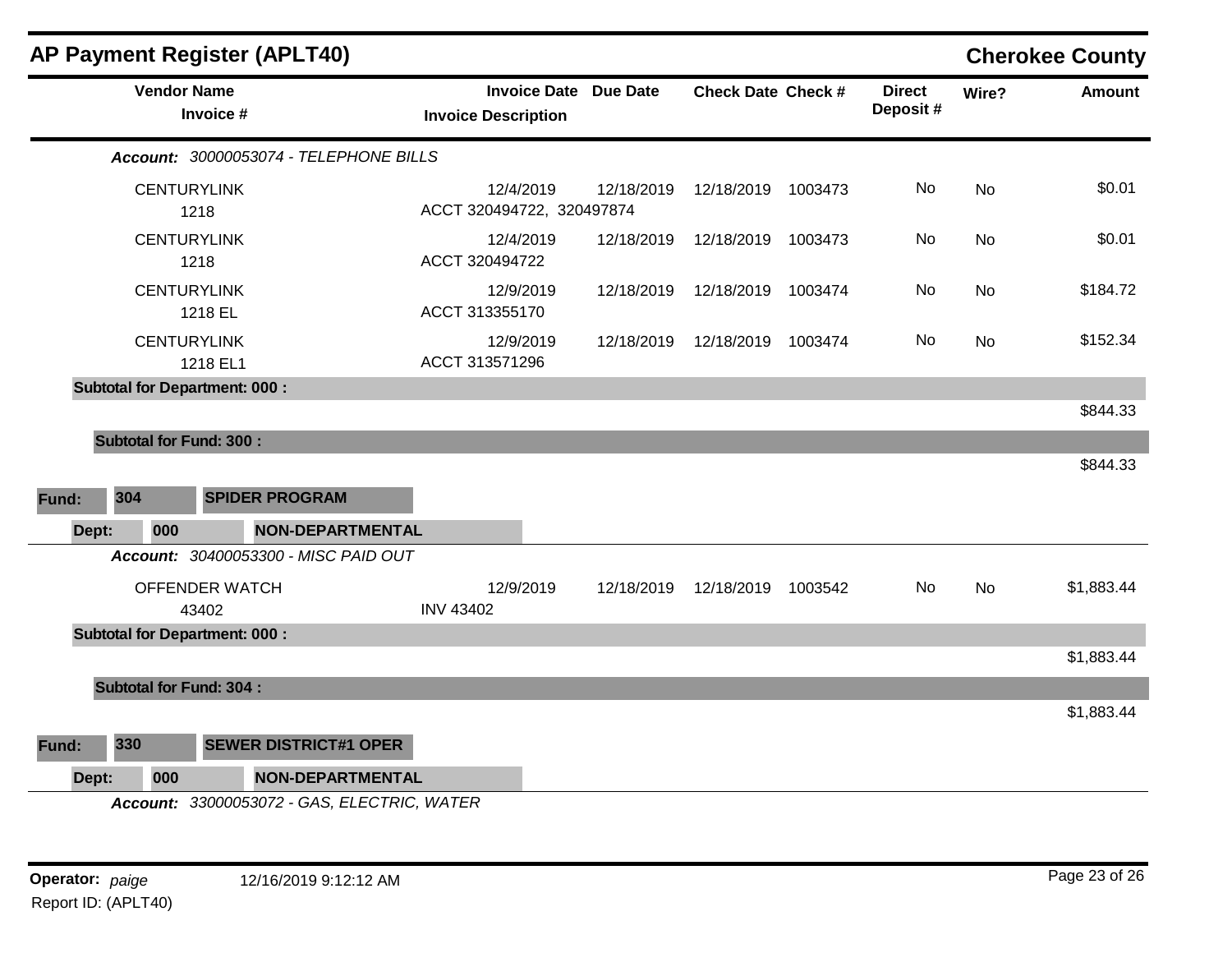| <b>AP Payment Register (APLT40)</b>                                                                      |                                                            |            |                           |         |                           |           | <b>Cherokee County</b> |
|----------------------------------------------------------------------------------------------------------|------------------------------------------------------------|------------|---------------------------|---------|---------------------------|-----------|------------------------|
| <b>Vendor Name</b><br>Invoice #                                                                          | <b>Invoice Date Due Date</b><br><b>Invoice Description</b> |            | <b>Check Date Check #</b> |         | <b>Direct</b><br>Deposit# | Wire?     | <b>Amount</b>          |
| EMPIRE DISTRICT ELECTRIC COMPANY<br>547731-85-1 SEWER 8                                                  | 11/26/2019<br>ACCT #547731-85-1                            | 12/18/2019 | 12/18/2019                | 1003496 | No                        | No        | \$664.86               |
| EMPIRE DISTRICT ELECTRIC COMPANY<br>369339-68-4 SEWER 3                                                  | 11/26/2019<br>ACCT #369339-68-4                            | 12/18/2019 | 12/18/2019                | 1003496 | No                        | No        | \$154.31               |
| EMPIRE DISTRICT ELECTRIC COMPANY<br>866807-56-3 SEWER 7                                                  | 11/27/2019<br>INV #866807-56-3                             | 12/18/2019 | 12/18/2019                | 1003496 | No                        | No        | \$93.52                |
| <b>EMPIRE DISTRICT ELECTRIC COMPANY</b><br>059522-21-9 SEWER 7<br>Account: 33000053074 - TELEPHONE BILLS | 11/26/2019<br>IACCT # 059522-21-9                          | 12/18/2019 | 12/18/2019                | 1003496 | No                        | No        | \$138.43               |
| <b>CENTURYLINK</b><br>438097159 SEWER 3<br>Account: 33000053089 - OTHER CONTRACTUAL                      | 11/23/2019<br>ACCT #438097159                              | 12/18/2019 | 12/18/2019                | 1003474 | No                        | <b>No</b> | \$185.60               |
| <b>PACE ANALYTICAL</b><br>1960082949 SEWER                                                               | 8/6/2019<br>INV #1960082949                                | 12/18/2019 | 12/18/2019                | 1003544 | No                        | No        | \$315.00               |
| PACE ANALYTICAL<br>1960089631 SEWER                                                                      | 10/23/2019<br>INV #1960089631                              | 12/18/2019 | 12/18/2019                | 1003544 | <b>No</b>                 | No        | \$370.00               |
| <b>Subtotal for Department: 000:</b>                                                                     |                                                            |            |                           |         |                           |           |                        |
|                                                                                                          |                                                            |            |                           |         |                           |           | \$1,921.72             |
| <b>Subtotal for Fund: 330:</b>                                                                           |                                                            |            |                           |         |                           |           | \$1,921.72             |
| 440<br><b>SPECIAL ALCOHOL PROG</b><br>Fund:                                                              |                                                            |            |                           |         |                           |           |                        |
| <b>NON-DEPARTMENTAL</b><br>000<br>Dept:                                                                  |                                                            |            |                           |         |                           |           |                        |
| Account: 44000053300 - MISC PAID OUT                                                                     |                                                            |            |                           |         |                           |           |                        |
| SPRINGRIVER MENTAL HEALTH & WELLNE<br>1218                                                               | 12/10/2019<br>ALCOHOL DISTRIBUTION                         | 12/18/2019 | 12/18/2019 1003552        |         | No                        | No        | \$3,460.84             |
| <b>Subtotal for Department: 000:</b>                                                                     |                                                            |            |                           |         |                           |           |                        |
|                                                                                                          |                                                            |            |                           |         |                           |           | \$3,460.84             |
| Operator: paige<br>12/16/2019 9:12:12 AM                                                                 |                                                            |            |                           |         |                           |           | Page 24 of 26          |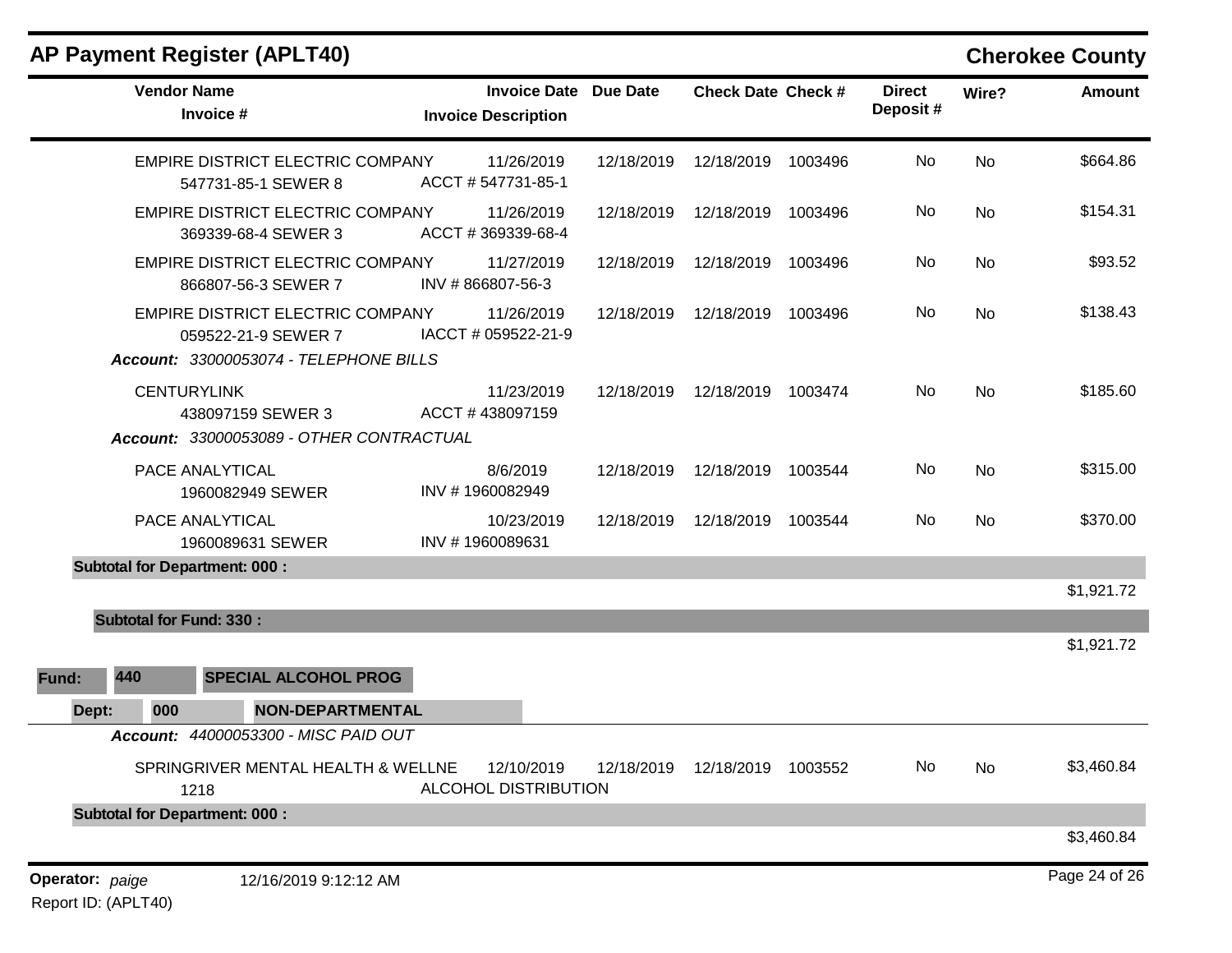|                                   |                                      | <b>AP Payment Register (APLT40)</b>     |                                  |                              |                            |         |                            |           | <b>Cherokee County</b> |
|-----------------------------------|--------------------------------------|-----------------------------------------|----------------------------------|------------------------------|----------------------------|---------|----------------------------|-----------|------------------------|
|                                   | <b>Vendor Name</b>                   | Invoice #                               | <b>Invoice Description</b>       | <b>Invoice Date Due Date</b> | <b>Check Date Check #</b>  |         | <b>Direct</b><br>Deposit # | Wire?     | Amount                 |
|                                   | <b>Subtotal for Fund: 440:</b>       |                                         |                                  |                              |                            |         |                            |           |                        |
|                                   |                                      |                                         |                                  |                              |                            |         |                            |           | \$3,460.84             |
| Fund:                             | 460                                  | <b>VIN</b>                              |                                  |                              |                            |         |                            |           |                        |
| Dept:                             | 000                                  | <b>NON-DEPARTMENTAL</b>                 |                                  |                              |                            |         |                            |           |                        |
|                                   |                                      | Account: 46000053300 - MISC PAID OUT    |                                  |                              |                            |         |                            |           |                        |
|                                   | <b>COMMERCE BANK</b><br>1218 SH5     |                                         | 12/9/2019<br>ACCT 0000-0198-5035 | 12/18/2019                   | 12/18/2019                 | 1003489 | No                         | <b>No</b> | \$600.00               |
|                                   | <b>Subtotal for Department: 000:</b> |                                         |                                  |                              |                            |         |                            |           |                        |
|                                   |                                      |                                         |                                  |                              |                            |         |                            |           | \$600.00               |
|                                   | <b>Subtotal for Fund: 460:</b>       |                                         |                                  |                              |                            |         |                            |           |                        |
|                                   |                                      |                                         |                                  |                              |                            |         |                            |           | \$600.00               |
| Fund:                             | 490                                  | <b>SPECIAL LAW ENFORCEM</b>             |                                  |                              |                            |         |                            |           |                        |
| Dept:                             | 000                                  | <b>NON-DEPARTMENTAL</b>                 |                                  |                              |                            |         |                            |           |                        |
|                                   |                                      | Account: 49000053300 - MISC PAID OUT    |                                  |                              |                            |         |                            |           |                        |
|                                   | <b>COMMERCE BANK</b><br>1218 SH1     |                                         | 12/9/2019<br>ACCT 0000-0100-5019 | 12/18/2019                   | 12/18/2019                 | 1003488 | No                         | <b>No</b> | \$426.60               |
|                                   |                                      | <b>COMMERCE BANK</b><br><b>1218 VIN</b> | 12/9/2019<br>ACCT 0000-1930-1258 | 12/18/2019                   | 12/18/2019                 | 1003489 | No                         | No        | \$20.25                |
|                                   | <b>Subtotal for Department: 000:</b> |                                         |                                  |                              |                            |         |                            |           |                        |
|                                   |                                      |                                         |                                  |                              |                            |         |                            |           | \$446.85               |
|                                   | <b>Subtotal for Fund: 490:</b>       |                                         |                                  |                              |                            |         |                            |           |                        |
|                                   |                                      |                                         |                                  |                              |                            |         |                            |           | \$446.85               |
| Total for Bank 1 Account 1120298: |                                      |                                         |                                  |                              |                            |         |                            |           | \$111,864.72           |
|                                   |                                      |                                         |                                  |                              | ***** Total Invoices Paid: |         |                            |           | \$111,864.72           |